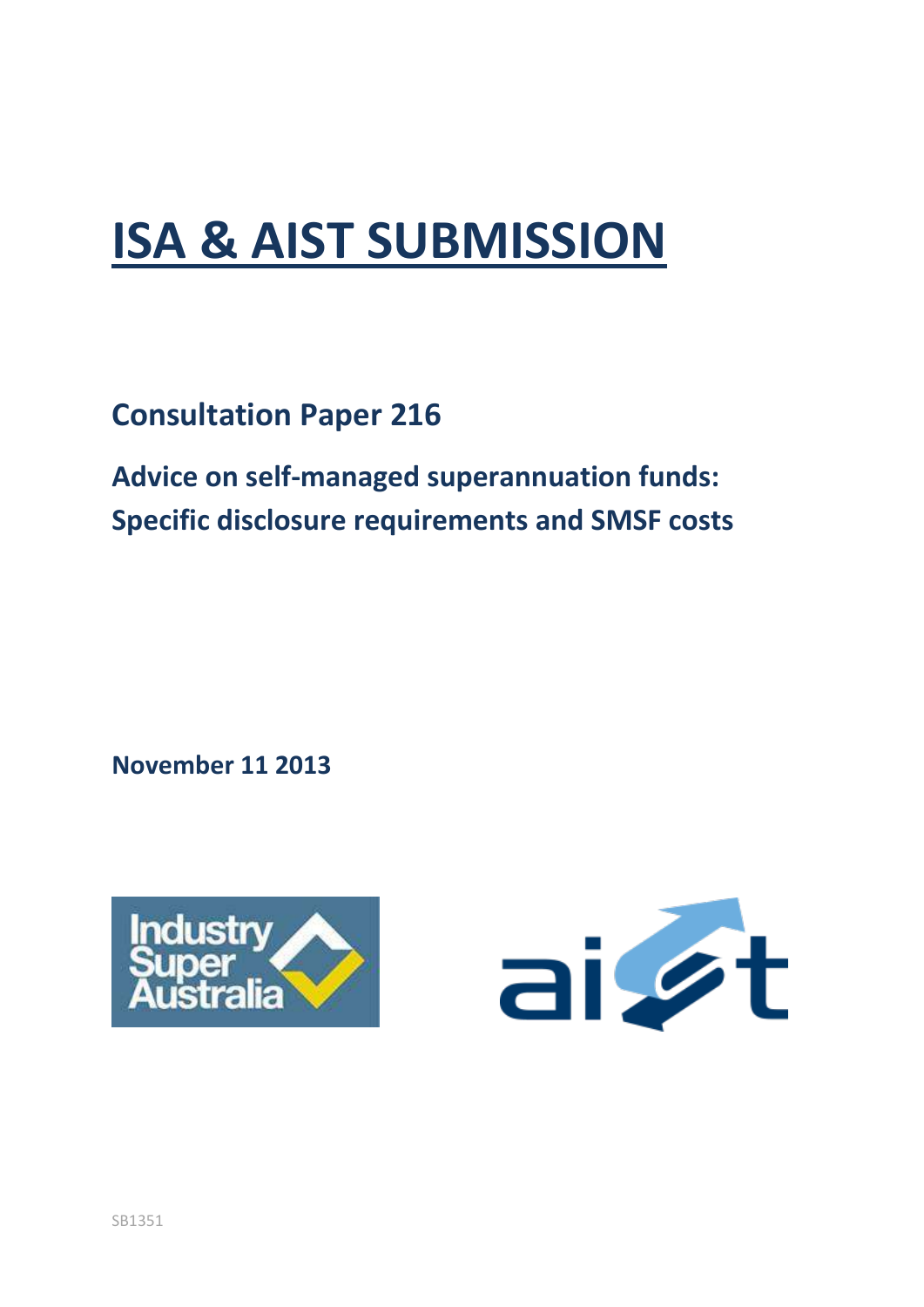



#### **About Industry Super Australia**

Industry Super Australia (ISA) is an umbrella organisation for the industry super movement.

Formerly known as Industry Super Network, ISA manages collective projects on behalf of sixteen Industry SuperFunds. These include research, policy development, government relations and advocacy as well as the well-known Industry SuperFunds Joint Marketing Campaign.

ISA's objective is to maximise the retirement savings of more than five million Industry SuperFund members.

#### **About AIST**

The Australian Institute of Superannuation Trustees (AIST) is a national not-for-profit organisation whose mission is to promote and protect the interests of Australia's \$500 billion not-for-profit superannuation sector. AIST's membership includes the trustee directors and staff of industry, corporate and public-sector funds, who manage the superannuation accounts of nearly two-thirds of the Australian workforce.

As the principal advocate and peak representative body for the not-for-profit superannuation sector, AIST plays a key role in policy development and is a leading provider of research.

AIST provides professional training, consulting services and support for trustees and fund staff to help them meet the challenges of managing superannuation funds and advancing the interests of their fund members. Each year, AIST hosts the Conference of Major Superannuation Funds (CMSF), in addition to numerous other industry conferences and events.

AIST's services are designed to support members in their endeavour to improve the superannuation system and build a better retirement for all Australians.

## **Contacts:**

#### **Richard Watts**,

Policy and Legal Counsel, Industry Super Australia Level 2, 50 Pitt Street, Sydney 2000

## **Richard Webb**,

Policy & Regulatory Analyst, AIST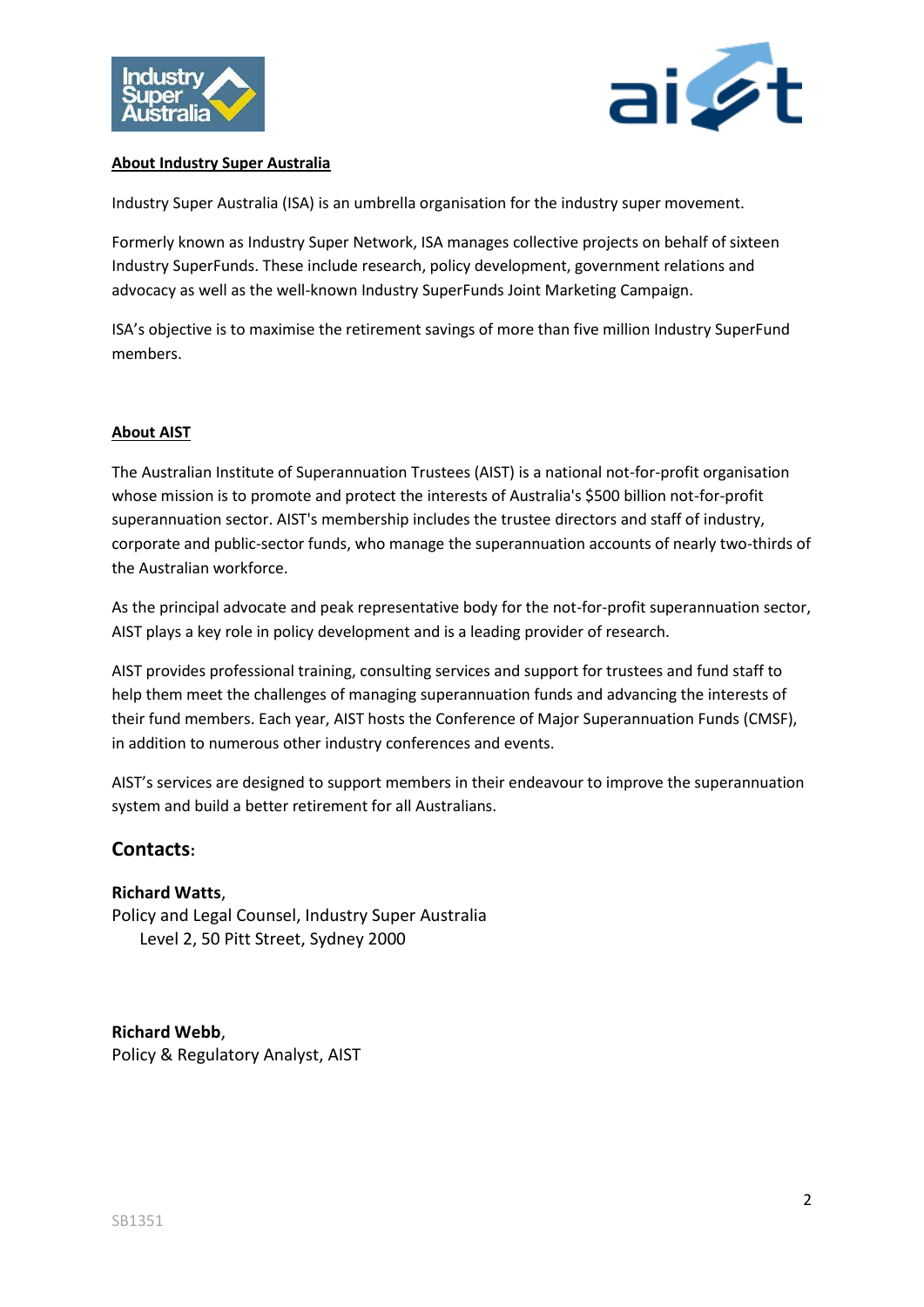



# **Contents**

| Responsibilities and obligations for SMSF trustees associated with running an SMSF 10      |
|--------------------------------------------------------------------------------------------|
|                                                                                            |
| The need to develop and implement an appropriate investment strategy for an SMSF 11        |
|                                                                                            |
|                                                                                            |
|                                                                                            |
| The need to consider and develop an exit strategy and contingency planning for an SMSF19   |
|                                                                                            |
|                                                                                            |
| Comments on Table 3 Summary of Rice Warner's findings comparing the cost of SMSFs with the |
|                                                                                            |
|                                                                                            |
|                                                                                            |
|                                                                                            |
|                                                                                            |
|                                                                                            |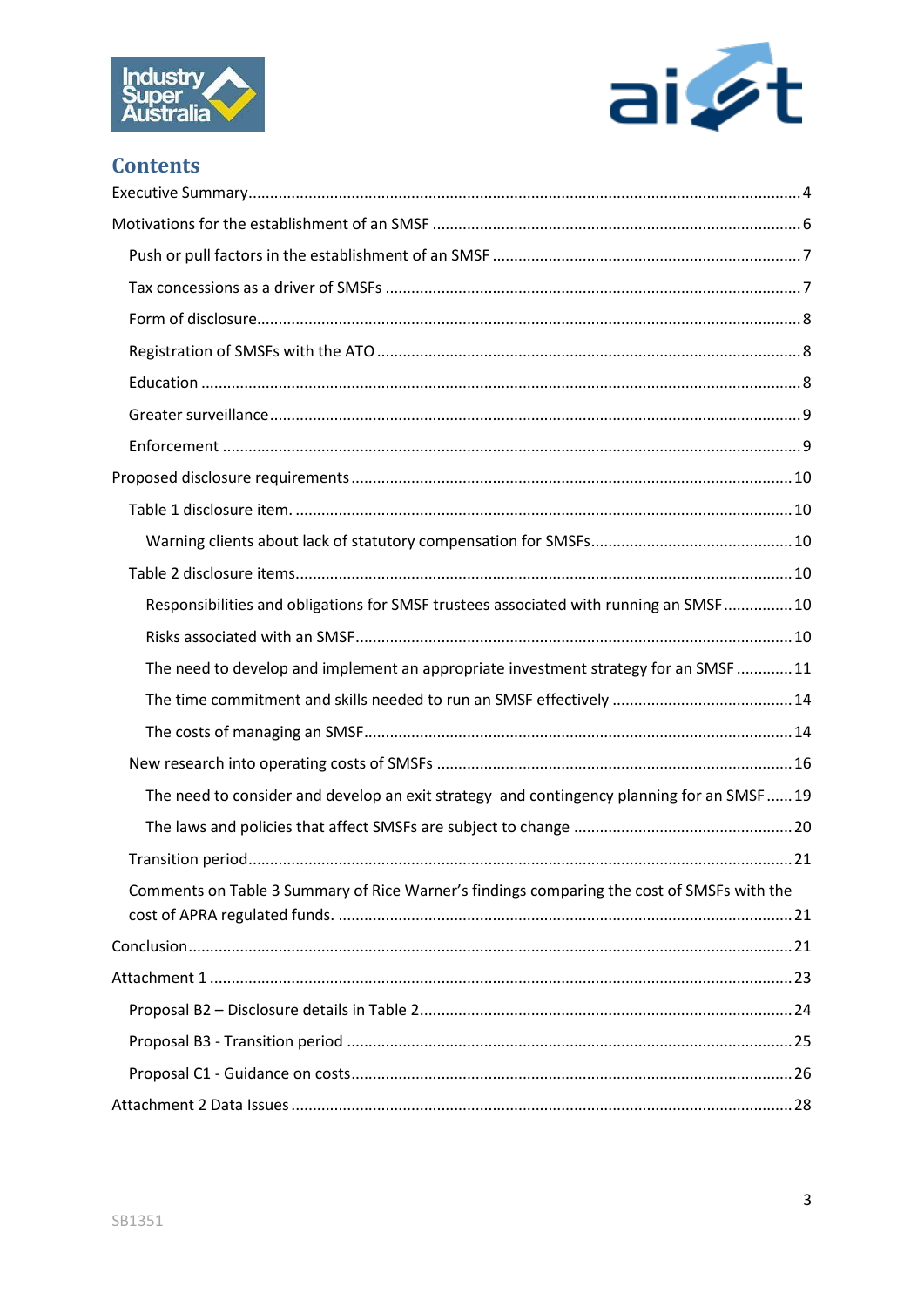



## <span id="page-3-0"></span>**Executive Summary**

ISA and AIST welcome consultation paper 216. The growth of the SMSF sector warrants an increased focus on the sector to ensure key public policy considerations are met. Not least of these is the need to ensure those who are establishing SMSFs are properly informed and those providing advice regarding the potential establishment of a fund do so in a manner that is clear and informative.

The consultation paper properly recognises that the establishment of a self-managed fund is an important decision, for many, potentially one of the most important financial decision they will make in their lifetime alongside the purchase of their home. ISA and AIST support an enhanced regulatory regime that imposes an obligation on financial planners, accountants and others who "provide a critical entry point on the establishment of SMSFs"<sup>1</sup>, which ensures an informed decision is made.

Following an ASIC review of advice provided to SMSF trustees or potential trustees only one piece of advice was capable of being characterised as good with more than 28 per cent of advice being characterised as poor.<sup>2</sup> There is a clear need for improvement in the quality of advice provided to clients. The proposed disclosure requirements in the consultation paper will go a long way to improving the quality of advice.

In this response to the consultation paper ISA and AIST argue that the cost of establishing and maintaining a SMSF exceeds that outlined by the analysis undertaken by Rice Warner Actuaries on behalf of ASIC. Given the data limitations faced by Rice Warner it is prudent to adopt conservative assumptions which inevitably underestimate the cost of operating an SMSF. AS part of these submissions we highlight significant new research using ATO data from more than 200,000 SMSFs, over the period 2008-2010 inclusive. This data uses actual reported costs of SMSFs. An analysis of this data shows that t for all but the very largest of SMSF balances industry funds are a more cost effective option.

ISA and AIST also argue that the data shows that two thirds of SMSFs are inappropriately diversified with only one sixth having a reasonable level of diversification and a further one sixth having a somewhat reasonable level of diversification. ISA notes the comments made by the RBA and others that there are potential issues that flow from SMSF gearing to invest in real property.

We discuss the drivers of SMSF growth and suggest that enhanced concessions available to SMSFs, particularly those associated with real property and business property are significant drivers of growth in the sector.

We believe that the form of any disclosure is important. To meet their best interests and related obligations, advice provided by financial planners and accountants must be clear and unambiguous and of a nature that a reasonable person who is not financially sophisticated can readily be understood.

**.** 

 $<sup>1</sup>$  Consultation Paper 216 Page 6.</sup>

 $2$  ASIC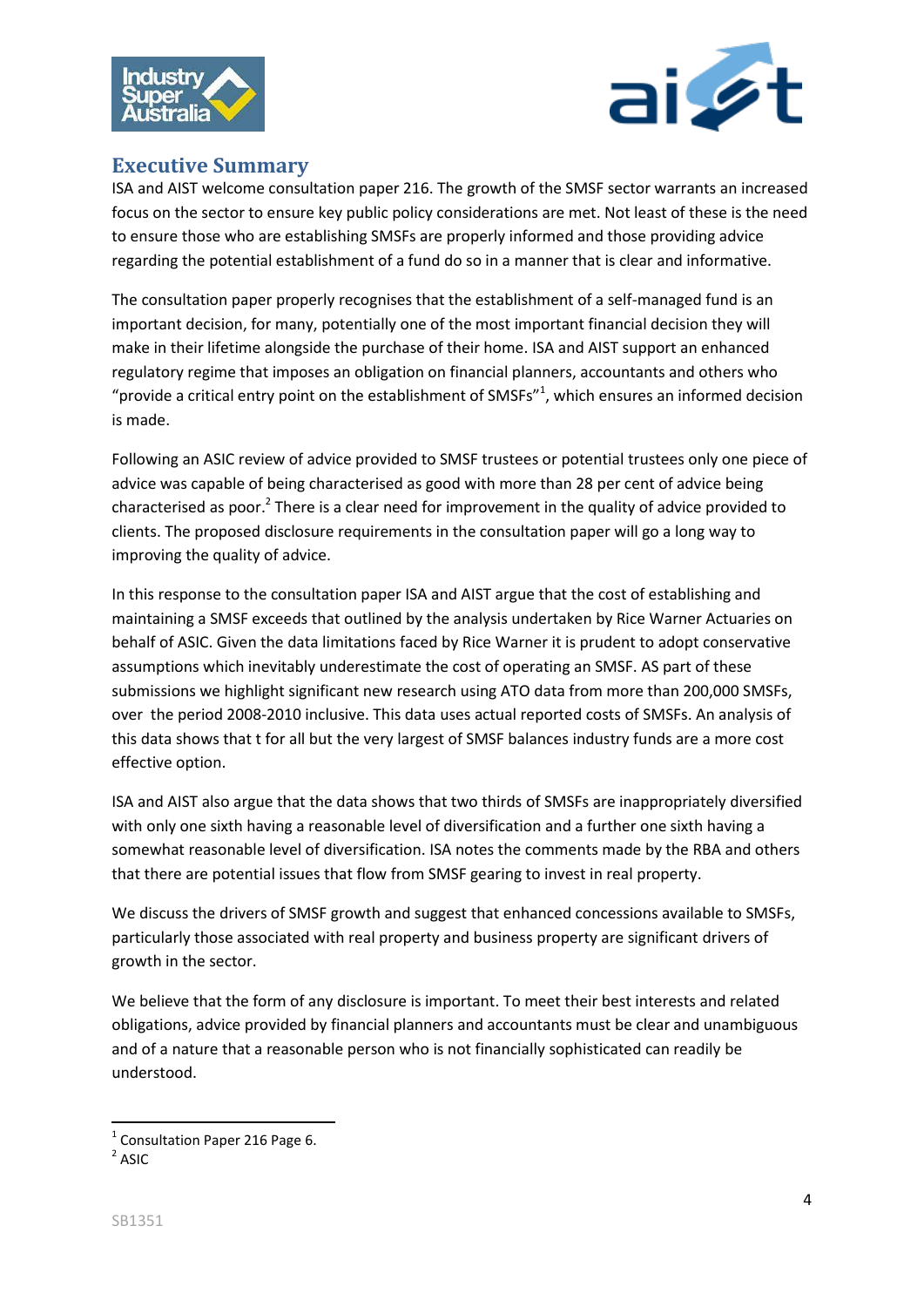



There is a case for enhanced education of SMSF trustees to ensure that they are fit and proper to fulfil their important roles and importantly remain capable of fulfilling their duties. More than 60 per cent of SMSF trustees are past preservation age. It is important that SMSF trustees remain capable of exercising their responsibilities and have an exit strategy in the event that trustees are not capable of this in the future. This contingency planning may involve the provision of powers of attorney and a clear understanding which other fund members may or are capable of taking over key responsibilities that may have been previously allocated to another.

ISA and AIST welcome the proposed disclosure requirements and make further recommendations as part of these submissions.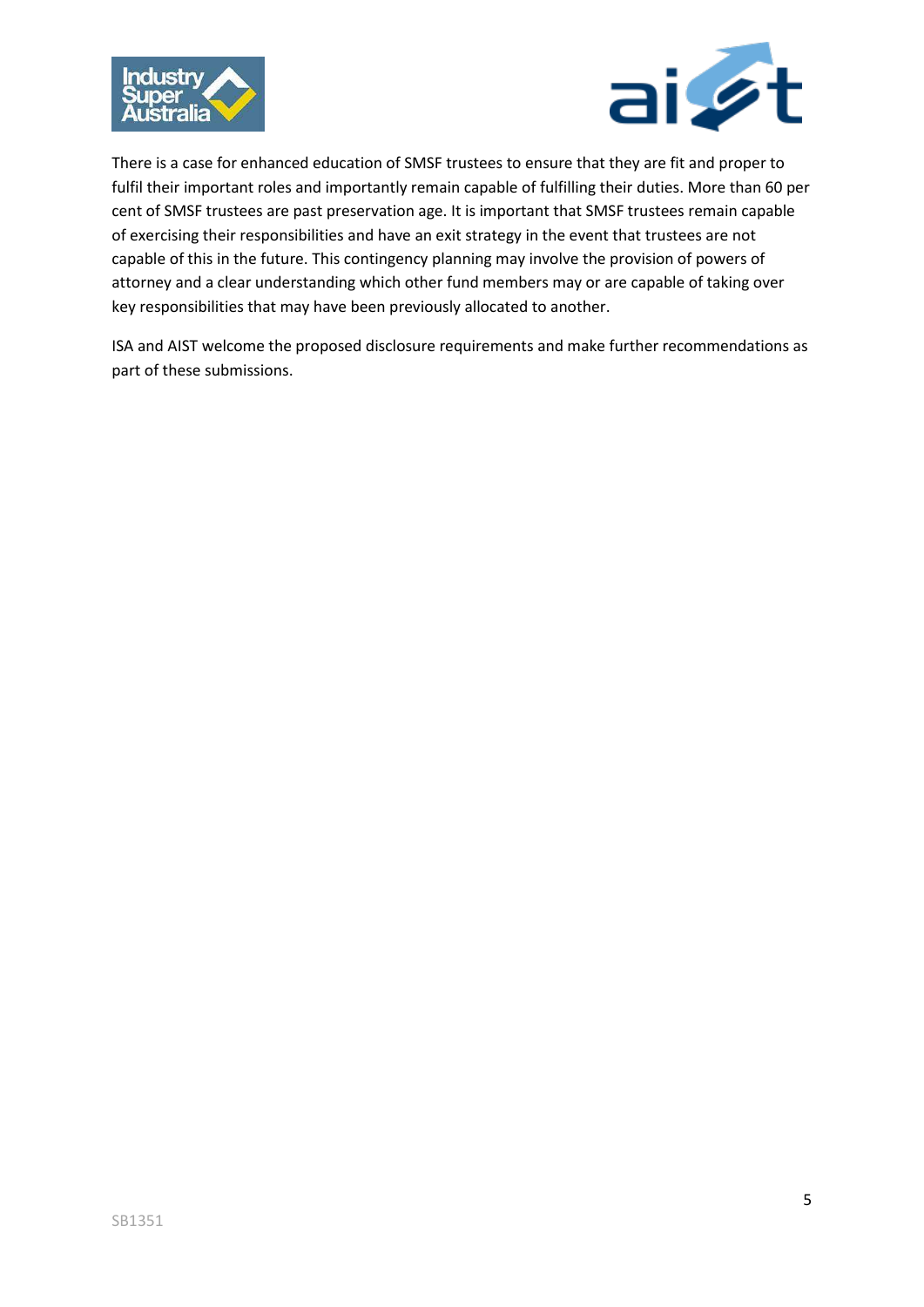



## <span id="page-5-0"></span>**Motivations for the establishment of an SMSF**

The drivers that have led to the rapid growth of the SMSF sector to become the largest superannuation sector are relevant to matters that are the subject of this consultation paper. ISA and AIST recognise that investors may be interested in establishing a SMSF for many reasons.

At paragraph 2 on page 6 of the discussion paper it is suggested that there are two key drivers to establish an SMSF: greater control over investments; and the desire to save money on fees charged by funds. However, we question whether these are the only drivers for the establishment of an SMSF.

We suggest that one of if not the key consideration for the establishment of an SMSF is the interplay of tax and other concessions. These drivers can be enhanced when trustees are also small business owners and may be in a position to maximise concessions to their overall advantage. For example, it is not uncommon for real property or capital to be purchased by an SMSF and leased to the business that is related to one or more of the SMSF trustees. This strategy is encouraged by the payment of nominal stamp duties in most Australian states when property is transferred to an SMSF.<sup>3</sup>

We do not intend in this submission to make any further observations on the interplay between small business and trustee obligations. However, we assert that it is an important consideration in the advice that is provided to many small business owners who are considering establishing an SMSF. It should be recognised that where there are significant taxation gains to a small business or an individual associated with that small business, the actual costs borne by the SMSF and the SMSF's individual beneficiaries may be a lesser consideration than should otherwise be the case.

Where an adviser is providing financial advice to an owner of a small business and to the same person in a personal capacity the interests can be often be considered synonymous; they are not. The sole purpose test requires that where tax benefit is a core aspect of the advice to establish an SMSF, a SoA and disclosure must set out clearly the nature and structure of the tax benefit and impact on accumulation of retirement savings.

The duties of an SMSF trustee and those providing advice to the trustee are focused around the best interests of the SMSF's members, not the interests of another entity or the interests of an individual outside their interest as a beneficiary of the SMSF. We are of the view that this subtle but important distinction should form part of the information disclosure that is provided to potential SMSF trustees. It is important that those clients considering establishing an SMSF clearly understand their responsibility to act in the best interests of all the fund members, ahead of other interests. We suggest that a form of words be added to the disclosure requirements that would address this issue.

 $3$  The transfer of real property owned by a business to a SMSF in NSW has a nominal stamp duty liability of \$50.00. To qualify the transferor must be the only member of the fund or the property is held only for their benefit and the property is used solely for the purpose of providing a retirement benefit to the transferor member.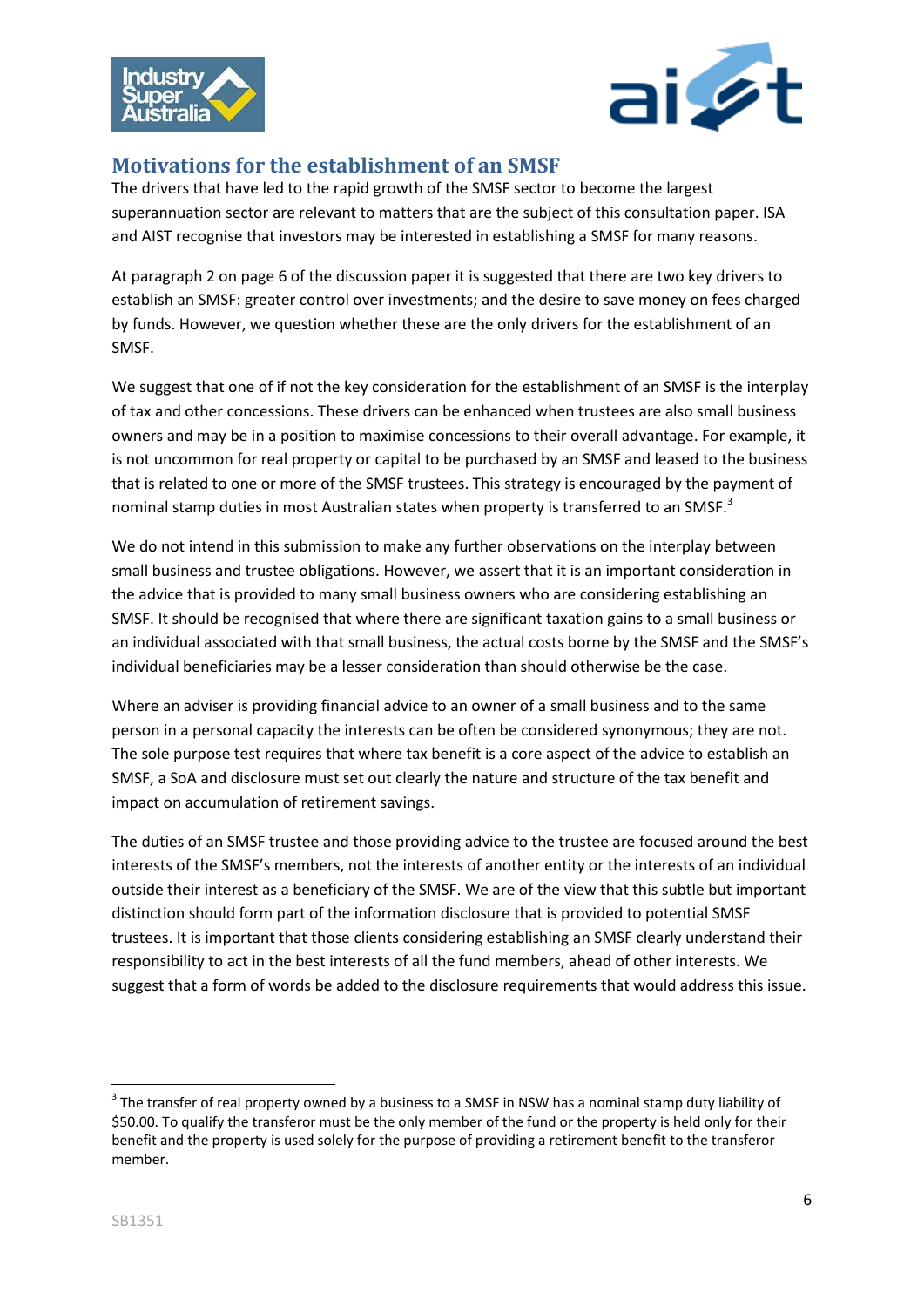



Alternatively, as part of the registration of an SMSF with the ATO we suggest that SMSF trustees be required to acknowledge that they have read and understood the pro forma words which explain the distinct duties of a SMSF trustee. This could be completed in written form or electronically.

We believe that the drivers behind the popularity of SMSFs are not the desire for fund control and fee reduction as suggested by the consultation paper. Whilst these factors are no doubt important they are not the only key drivers The evidence is that most SMSF trustees outsource their investment decisions and most pay high, not lower fees. To the extent that disclosure can address this discrepancy between expectation and delivery it is to be welcomed.

## <span id="page-6-0"></span>**Push or pull factors in the establishment of an SMSF**

Over the last few months there has been extensive media coverage regarding what the consultation paper describes as aggressive marketing of SMSFs as a vehicle for property investment. It is not only property spruikers who are encouraging investors to invest in property using SMSFs. SMSF seminars and wide scale advertising by SMSF service providers are promoting the establishment of SMSFs.

There is to date no adequate published survey of SMSF trustees which analyses the main drivers behind the rapid growth in SMSFs. There is a need for work to be undertaken which informs policy makers and regulators and ultimately adds to policy formation which would assist SMSF trustees and those considering the establishment of a self-managed fund.

## <span id="page-6-1"></span>**Tax concessions as a driver of SMSFs**

Recent work undertaken by academics from the University of New South Wales, the University of Technology Sydney and APRA's former Head of Research utilises an ATO dataset sample of in excess of 70,000 SMSFs for each of the years 2008-2010 inclusive.<sup>4</sup>

The as yet unpublished work finds that tax planning is an important component of the investment strategy adopted by SMSFs. The work points to heavy investments in shares providing fully franked dividends.

The large ATO dataset shows that the reported mean taxes paid by SMSFs over the years 2008-2010 were \$1,221 per annum or 0.22 per cent of assets. The ATO data shows that the SMSF tax rate on net income is a mere 6.31 per cent which provides a significant tax advantage over the 15 per cent concessional tax applying to APRA regulated funds. The concessional tax arrangements possible within SMSFs are clearly a significant driver behind SMSF growth.

The research also cites the flexibility of investment options within SMSFs as potential drivers of growth. These include increased flexibility to invest directly in shares and real property, including business premises. The ability to borrow to invest in property has raised some concerns from the Reserve Bank.

<sup>4</sup> Arnold. B, Bateman. H, Ferguson. A, Raftery. A, *The cost, asset allocation and investment performance of selfmanaged superannuation funds in Australia*. University of New South Wales Conference paper 2013. This work is unpublished and was presented in draft form to a University of New South Wales Colloquium of Superannuation Researchers on 26 June 2013.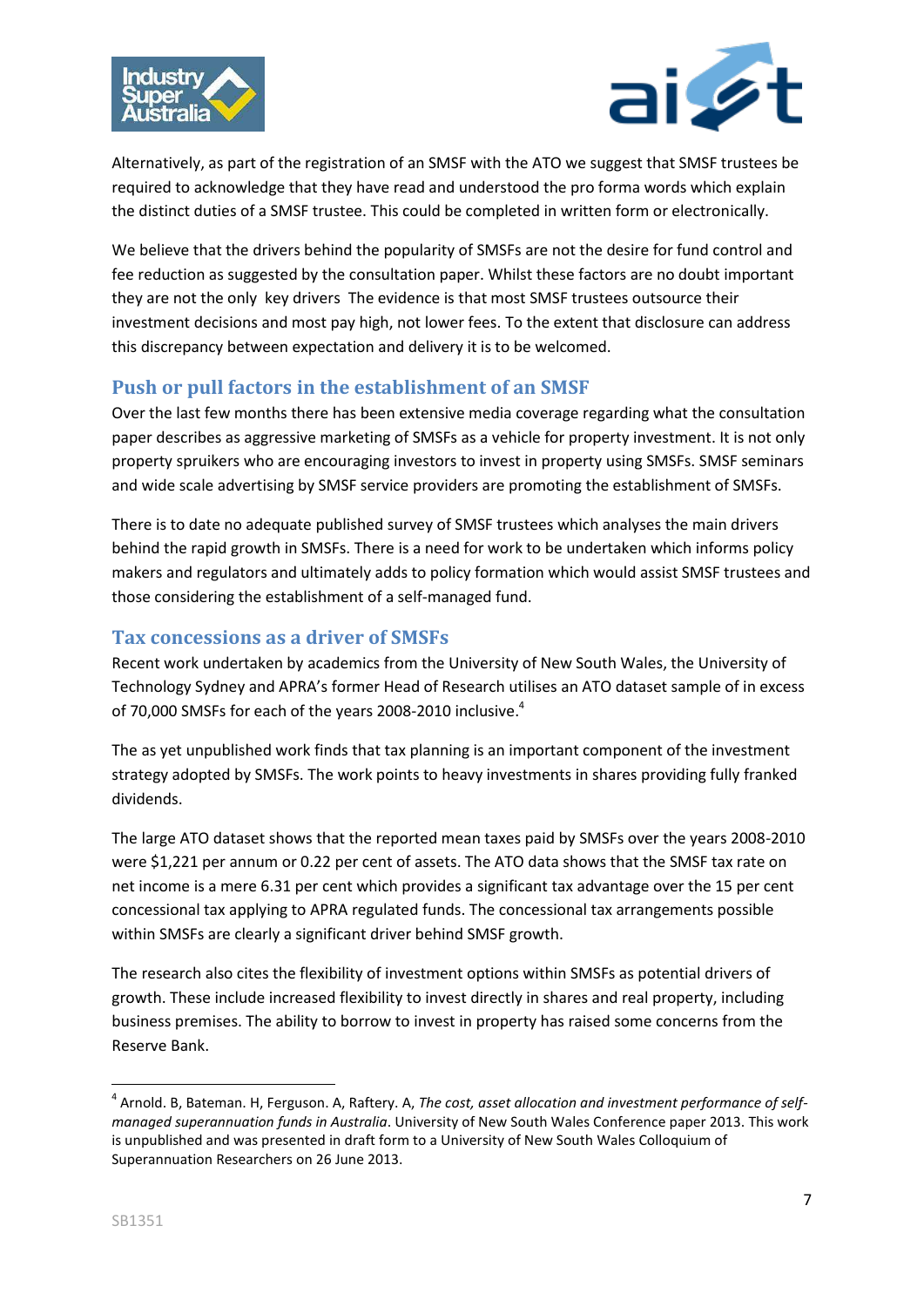



We suggest that the key drivers behind the growth in SMSFs are more complex than cost and control considerations. Unless there are other factors at play, when considering whether to establish an SMSF an individual must believe that, all things being equal, they can implement an investment strategy that outperforms that undertaken by a professional investor and that they can undertake this function at a lower cost. The fact is that not all things are equal and the enhanced concessions available within the SMSF framework are playing a role in SMSF growth.

## <span id="page-7-0"></span>**Form of disclosure**

The form in which disclosure is provided is as equally important as the disclosure itself. ISA and AIST believe that there should be additional steps undertaken to ensure SMSF trustees or potential trustees have the required information and skills to enable them to meet the basic requirements of assuming the role of SMSF trustees. It is important that disclosure is made and understood by all SMSF trustees.

Most SMSFs are established by domestic partners and it should not be assumed that disclosure to one is adequate. Whilst a family based SMSF may often have a dominant member who shoulders the bulk of the responsibilities on behalf of the trustees, all trustees have a duty to the fund and each other for the management of the SMSF. All trustees must be adequately informed prior to and throughout the life of the SMSF.

## <span id="page-7-1"></span>**Registration of SMSFs with the ATO**

Currently SMSF trustees are required to sign and keep a trustee declaration form (NAT 71089) which states that they understand their duties and responsibilities as a trustee.

It is suggested that there is an opportunity when a SMSF is registered with the ATO for each of the trustees to formally acknowledge certain matters relating to their duties and responsibilities as SMSF trustees and relating to the risks associated with the operating of an SMSF, including the lack of any compensation scheme and for this form to be forwarded to the ATO.

We are also of the view that that this process could be completed electronically with trustees completing an online acknowledgement of their duties and responsibilities and appropriate information links provided to assist those completing a declaration on line.

In our view it is entirely appropriate that such an exercise take place as the cost of failed SMSFs is borne not only by the individual members, but also by the taxpayer who ultimately bears the cost of tax concessions provided to an SMSF and any additional age pension expenditure required in the event that the SMSF delivers sub-optimal results.

## <span id="page-7-2"></span>**Education**

We are of the view that SMSF trustees should be required to demonstrate a basic understanding of the role required of them and a reasonable capacity to fulfil that role. A basic and ongoing educational commitment is required for any trustee to be in a position to claim that they are a fit and proper person to undertake the duties of a trustee. The rapid growth in the number of SMSFs, combined with a considerably older and aging demographic a basic ongoing educational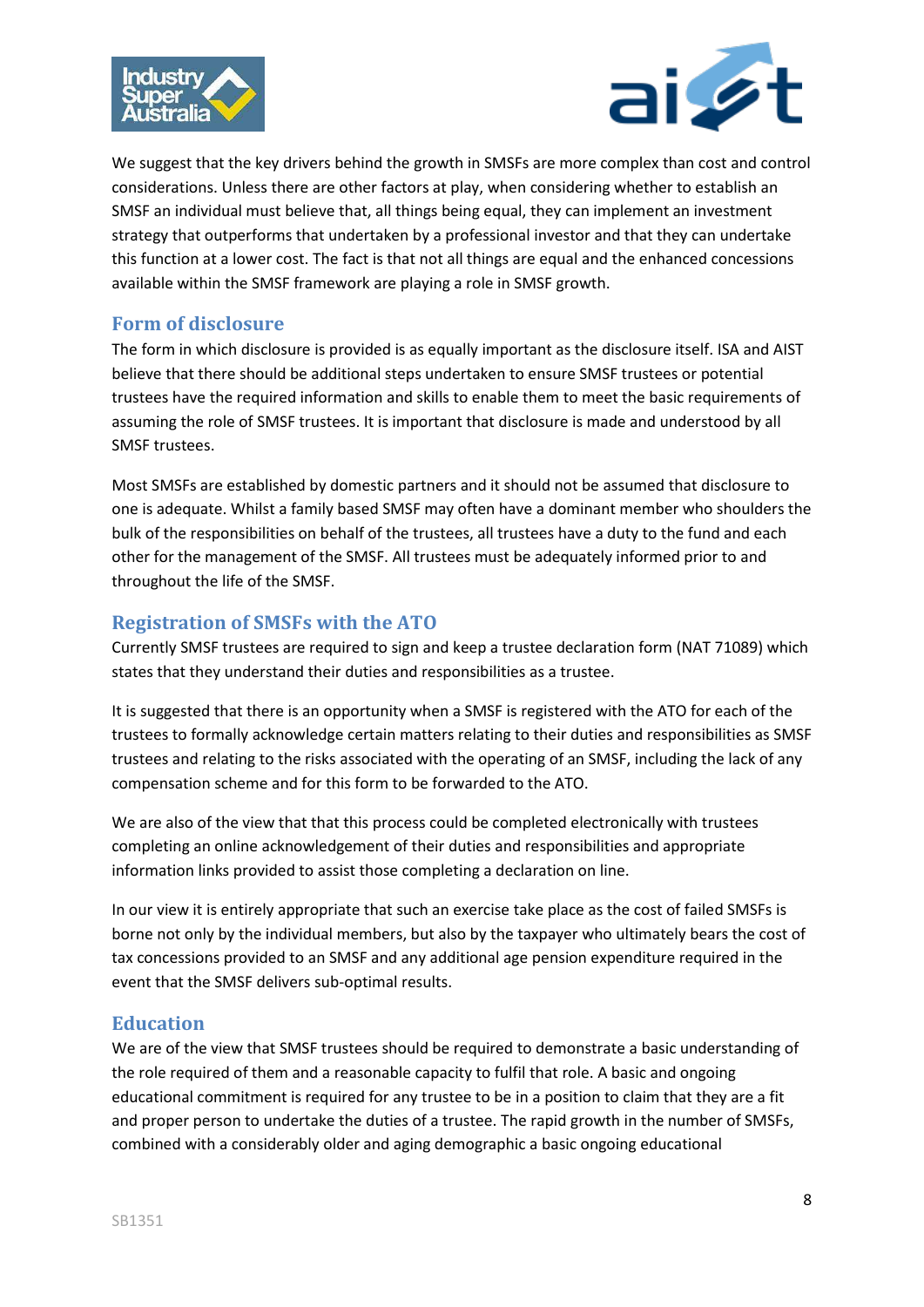



requirement should be seriously considered. Such a program would assist SMSF trustees refresh and keep abreast of changes to relevant law and could play a role in trustees self-assessing their ability and commitment to continue to fulfil the role of trustee.

Both AIST<sup>5</sup> and ISA<sup>6</sup> in their submissions to the Cooper Review called for mandatory training for fund trustees, regardless of the type of fund that they look after. In particular, we considered that there needed to be a minimum level of knowledge training for trustees of SMSFs in the areas of fund compliance and investment management and compliance. We are aware that the Government has since implemented mandatory trustee training for SMSF trustees who record a breach and take this opportunity, once again, to point out the inappropriateness of associating education with punishment.

AIST and ISA still maintain that SMSF trustees are ill-equipped for the complexity of superannuation trusteeship without both initial education, and continual education to stay up to date. However, we also point to the complexity of knowledge required to advise on SMSFs themselves: In AIST and ISN's joint submission<sup>7</sup> on ASIC's *Consultation Paper CP 212* we recommended that SMSFs were worthy of their own requirements in the specialised knowledge part of RG 146. We stand by this recommendation.

## <span id="page-8-0"></span>**Greater surveillance**

Recent announcements that there will be enhanced supervision within the SMSF sector are welcomed. ASIC's review of advice files reported in Report 337 showed only a single piece of advice that was assessed as good. It is hoped that further shadow shopping and investigative reviews of advice providers prior to and following the implementation of the proposed disclosure measurers will show that the quality of advice has significantly improved.

## <span id="page-8-1"></span>**Enforcement**

We note with approval the comments at paragraph 173 of ASIC's Report 337 which makes the point that those who recommend a SMSF trustee or potential trustee purchase real property through the SMSF are providing financial product advice. This is the case as the investment vehicle, the SMSF, is a financial product. In report 337 ASIC found that there were blatant examples of misleading and deceptive advertising regarding, SMSF fees, returns and risks. It is suggested that there continues to be examples of practices and advertising which require ongoing supervision and is required action.

ISA and AIST welcome the proposed disclosure requirements. However, it is our view that disclosure alone will not adequately address the information and expectation discrepancy.

<sup>5</sup> AIST. 2010. *AIST Submission: Review into the governance, efficiency, structure and operation of Australia's superannuation system. Phase Three: Structure*. [pdf] Melbourne: Australian Institute of Superannuation Trustees. p. 35[. http://tinyurl.com/kcrqu3e](http://tinyurl.com/kcrqu3e) [Accessed: 8 Nov 2013].

<sup>6</sup> ISN. 2010. *Super System Review Phase 3 Structure and SMSFs*. [pdf] Melbourne: Industry Superannuation Network. pp. 17-18[. http://tinyurl.com/mw5gqhe](http://tinyurl.com/mw5gqhe) [Accessed: 8 Nov 2013].

<sup>7</sup> AIST, ISN. 2013. *Consultation Paper CP 212 Licensing: Training of financial product advisers—Update to RG 146*. [pdf] Melbourne: Australian Institute of Superannuation Trustees and Industry Superannuation Network. p. 9.<http://tinyurl.com/kt4at3p> [Accessed: 8 Nov 2013].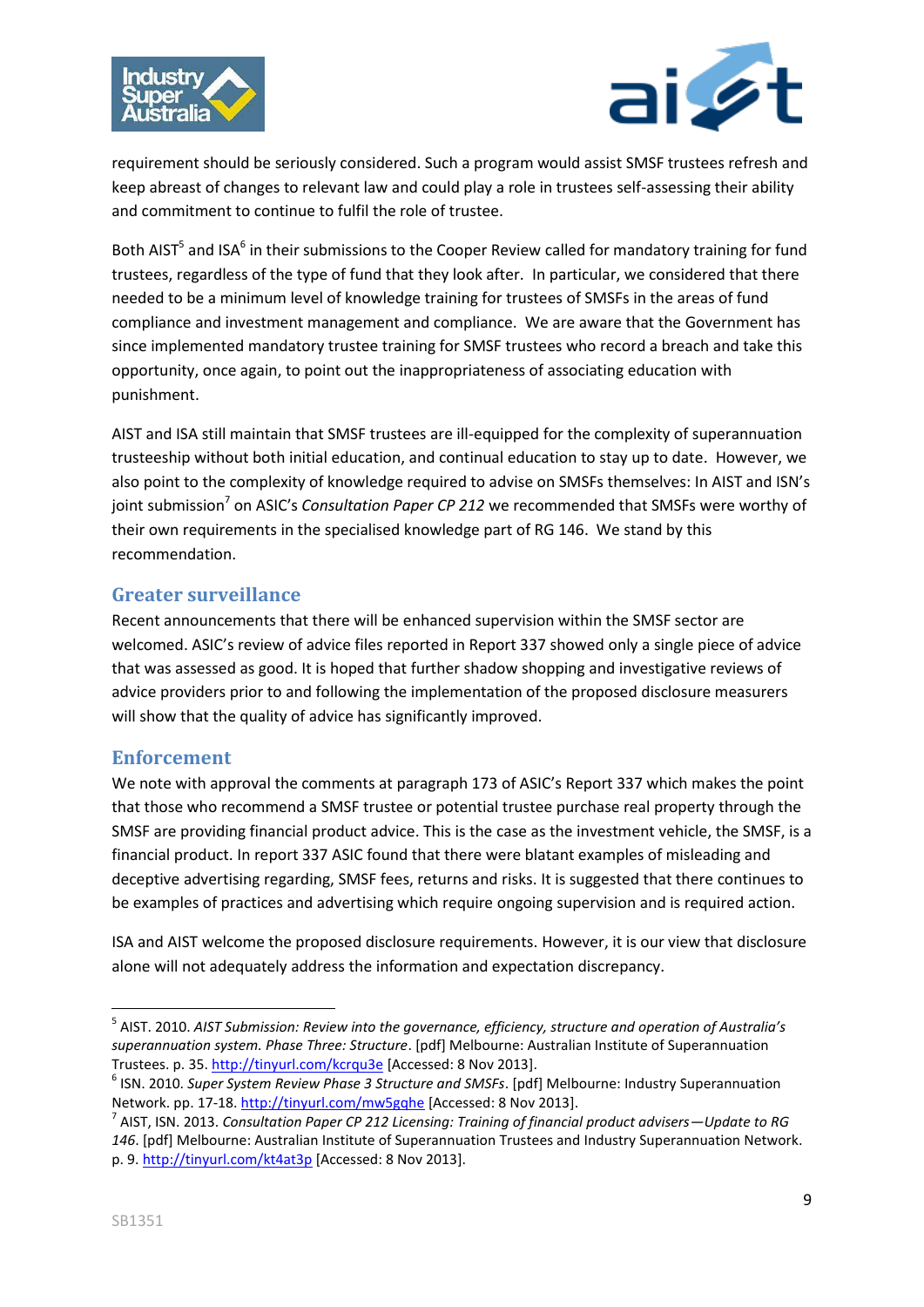



## <span id="page-9-0"></span>**Proposed disclosure requirements**

## <span id="page-9-1"></span>**Table 1 disclosure item.**

#### <span id="page-9-2"></span>**Warning clients about lack of statutory compensation for SMSFs**

ISA and AIST support the proposed disclosure requirement contained in Table 1 of the consultation paper. The fact that the majority of SMSF investors in Trio claimed that they were unaware that they would not be entitled to claim compensation in cases of theft or fraud, is in itself sufficient evidence of the need for change.

## <span id="page-9-3"></span>**Table 2 disclosure items.**

#### <span id="page-9-4"></span>**Responsibilities and obligations for SMSF trustees associated with running an SMSF**

The discussion paper makes the important observation that all trustees are equally liable for the fund's compliance with relevant superannuation and taxation law. With this in mind it is important that the explanation of these duties be provided to all trustees at the same time. For example, where a couple are establishing a SMSF the advice should be provided in the same manner and preferable at the same time to both parties. It is suggested that any duty to advise would not be fulfilled if, for example, at a meeting with an adviser the trustee responsibilities and duties were explained and one of the couple receives the information only via an SOA.

We make comment above regarding the ATO trustee declaration form (NAT 71089) and the manner in which it may be completed. A perusal of the marketing material and attendances at seminars of those promoting the establishment of SMSFs, shows, in our view, an inadequate representation of the expectations upon trustees. Numerous service providers suggest that they will complete all the necessary paper work ready for signature and pay limited attention to the individual trustee's role as they emphasise the benefits of outsourcing decisions to obtain the maximum benefit from an SMSF structure.

#### <span id="page-9-5"></span>**Risks associated with an SMSF**

#### **Insurance risks**

It is appropriate that advisers discuss insurance issues with clients who are considering the establishment of an SMSF. At a minimum the adviser should take into consideration and discuss with their client those matters that are detailed at C17 & C18 of ASIC Report 337<sup>8</sup>.

This would require a discussion regarding:

- a) The clients existing coverage;
- b) The future need of insurance coverage;
- c) The cost and options of maintaining or changing the level of coverage through a SMSF;

 $^8$  ASIC Report 337: SMSFs: Improving the quality of advice given to investors. April 2013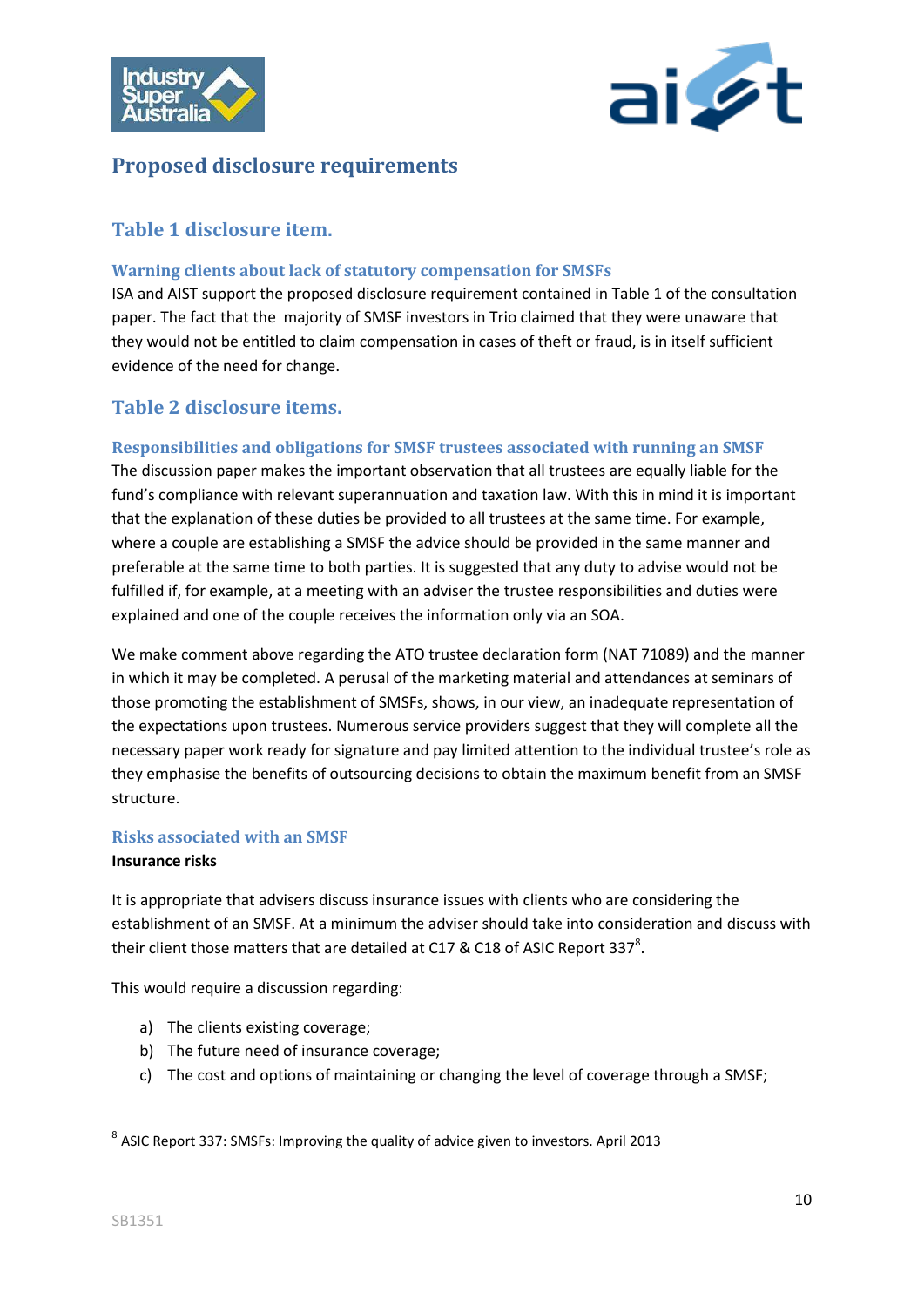



- d) Any health issues that may affect the ability to obtain insurance;
- e) The advantages of maintaining a level of insurance via membership of an existing APRA regulated fund; and
- f) The impact of insurance costs on an SMSFs account balance.

ISA and AIST also agree with C18 on page 67 of Report 337 which recommends that an adviser must consider insurance issues prior to any recommendation regarding the establishment of a SMSF and if the adviser is of the view that they have insufficient expertise in the area, that they refer their client to another advice provider with the relevant expertise prior to recommending the SMSF.

It is worth noting that ASIC Report 337 found that ASIC's advice reviews had shown that only a small number of investors received an insurance recommendation prior to establishing an SMSF and that many trustees were advised to take out too much insurance.<sup>9</sup>

It is important that when advice is being provided regarding insurance arrangements that the impact on an SMSF's account balance is shown by way of example and that any financial or other interest in the provision of the insurance advice is conveyed to the client.

#### **Other risks**

We agree that an adviser should warn clients regarding other relevant risks depending on their individual circumstances. At a minimum the following matters should be disclosed to all clients, the implications of:

- a) A lack of access to the Superannuation Complaints Tribunal;
- b) A relationship breakdown amongst fund members;
- c) An illness or death of a trustee;
- d) A fund member no longer wishing to be a member of the fund or moving oversaes;
- e) The failure, sale or change in circumstance of a related entity that is closely associated with the SMSF i.e. the bankruptcy of a business that is leasing real or other property owned by the SMSF; and
- f) The advantages and disadvantages of the different forms of SMSF structure i.e. corporate or individual trustees.

Our comments on proposed disclosure item 5 (*The need to consider and develop an exit strategy for an SMSF)* we make comments relevant to item 2(c) above.

#### <span id="page-10-0"></span>**The need to develop and implement an appropriate investment strategy for an SMSF**

It is appropriate that advisers explain that it is the role of the trustee to set, follow and regularly review an investment strategy to ensure that the SMSF is adequately diversified and is expected to deliver an adequate retirement income. It is also important that advisers clearly explain to clients that there are certain restrictions on investment types from within a SMSF structure.

 9 Ibid Page 42.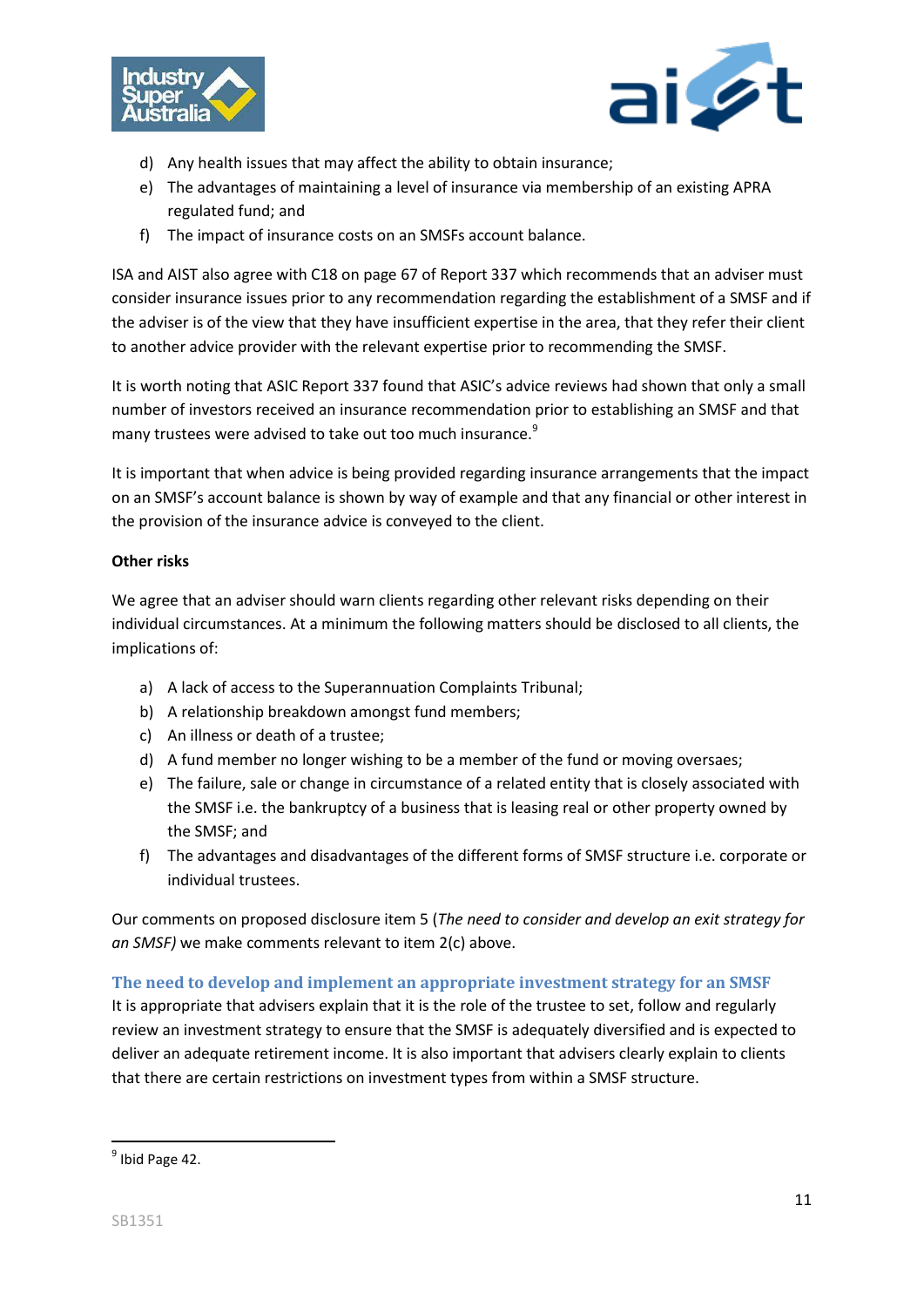



The aggregate data, including that grouped by assets in the ATO's more recent data, suggests reasonable diversification, however, the work by Arnold et  $al^{10}$  shows SMSFs are not diversified.

An analysis of the data from the 200,000 SMSF sample as demonstrated in Figure 1 shows two-thirds of SMSFs either have an extremely low risk weighting or an extremely high risk weighting. Only one sixth of SMSFs have what might be described as a reasonable level of diversification, and another sixth have a somewhat reasonable level of diversification.





|                              |                          | <b>Risk</b> |                    |                  |
|------------------------------|--------------------------|-------------|--------------------|------------------|
| <b>Diversification level</b> |                          | assets      | <b>Proportions</b> | <b>Subtotals</b> |
| Well diversified             |                          | 40-70%      | 17%                | 17%              |
| Somewhat                     |                          |             |                    |                  |
| diversified                  | Very low risk            | 20-40%      | 6%                 |                  |
|                              | Very high risk           | 70-80%      | 10%                | 17%              |
| Not diversified              | <b>Extreme low risk</b>  | < 20%       | 25%                |                  |
|                              | <b>Extreme high risk</b> | $>80\%$     | 41%                | 66%              |
| Total                        |                          |             | 100%               | 100%             |

Source: ISA analysis based on data in Arnold. B, Bateman. H, Ferguson. A, Raftery. A, *The cost, asset allocation and investment performance of self-managed superannuation funds in Australia*. University of New South Wales Conference paper 2013

The disclosure requirement that trustees and potential trustees must set and regularly review the fund's investment strategy to ensure it is adequately diversified is appropriate.

<sup>1</sup>  $^{10}$  Arnold. B, Bateman. H, Ferguson. A, Raftery. A. Op cit.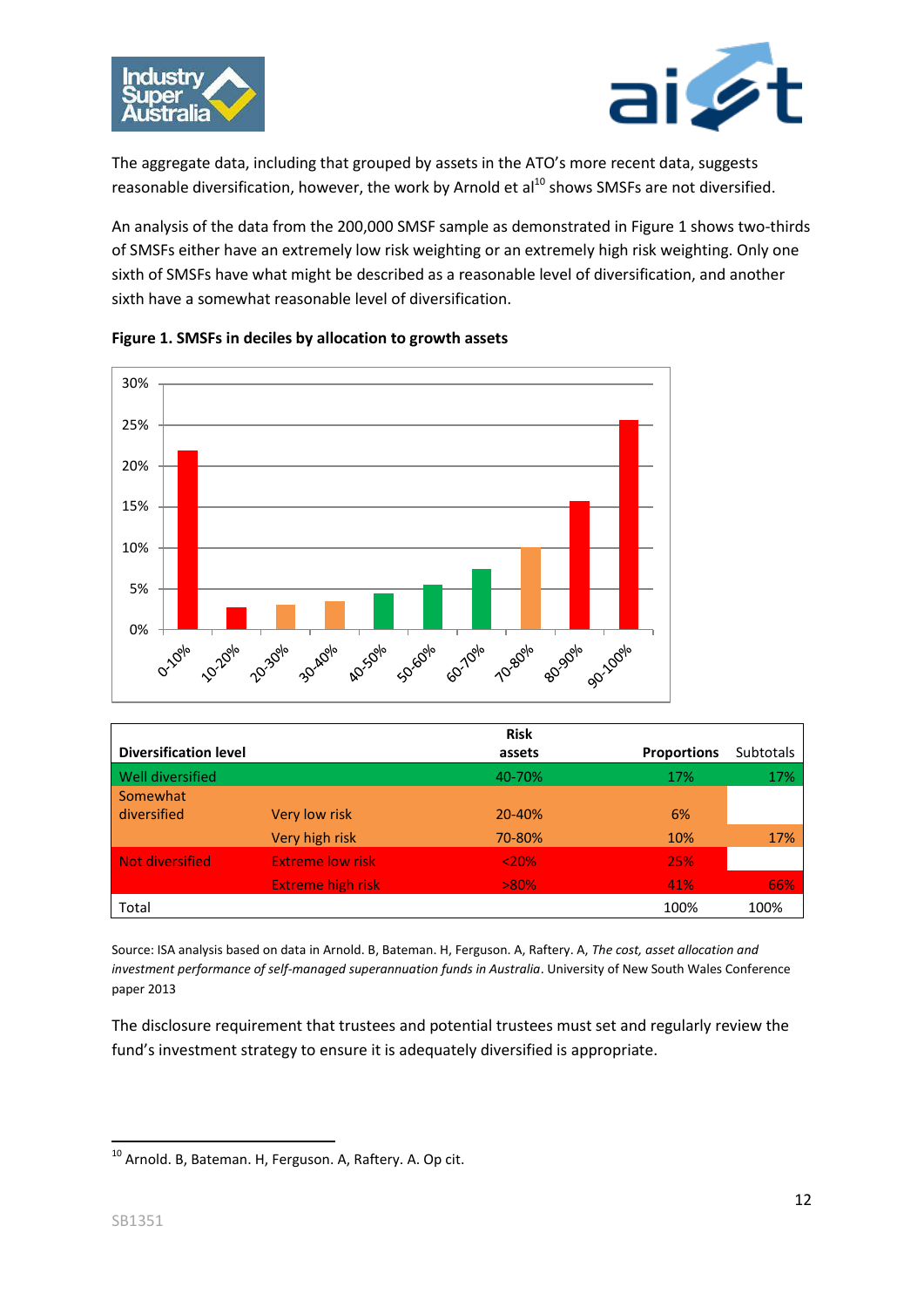



#### **Property investment by SMSFs**

Between 2007 and 2010 SMSF investment in property has doubled to \$80 billion. The Reserve Bank in its September Financial Stability Review<sup>11</sup> expressed concerns that the extent of property gearing by self-managed funds will be closely monitored by the bank. The review noted the increase in marketing activities by promoters of property investments within SMSFs and expressed the view that these developments had …"implications both for risks to financial stability and consumer protection.<sup>12</sup> Whilst recognising the near term risks to be small, the bank expressed the view that the rapid growth of borrowing by SMSFs to purchase property required careful ongoing monitoring.

We welcome ASIC's statements regarding SMSF property investment and the associated increased surveillance.

#### **Are SMSFs an effective vehicle for trustees operating a small business?**

The use of an SMSF by some small businesses can be a tax effective means by which capital owned by an SMSF can be leased to the business. Presuming the arrangements made between the SMSF and the business are at arms-length, that market rates are charged and the arrangements are consistent with the separate legal and commercial obligations upon the trustees of the SMSF and the controllers of the business (usually the same person or persons).

#### **Opportunity for whom?**

The secondary benefit achieved by an SMSF trustee investing in or coming to a financial arrangement with their own business can be considerable; however, this benefit should not be the determining factor when making an investment decision. The sole purpose test requires SMSF trustees to invest with the sole purpose of enhancing the retirement incomes of the fund's beneficiaries not to advance the interests of a related business.

If these decisions to invest in property or capital related to a business owned by an SMSF trustee were at arms-length then there would be many more circumstances where SMSF trustees would invest in another person's business as the returns to the SMSF may be greater. While it is arguable that a small business owner has intimate knowledge of the financial situation and potential growth of their own business, their judgement may be clouded when making investment decisions due to the related-party connection between the business and the SMSF. Further, the ability to invest in one's own business may discourage the trustee from investigating alternate investment options and subsequently result in lower returns in their SMSF than would otherwise be the case. Whilst figures are not available, it is suggested that it would be a rare circumstance where a small business operator and SMSF trustee entered into a financial arrangement with a business other than their own.

This is not to say that the overall benefit to the individual is not a positive one. The question is: Is this the role of SMSFs? Self-managed funds are a taxpayer subsidised retirement savings vehicle intended to maximise the retirement savings of members. The return to the taxpayer is a reduced call on future taxpayers as SMSF members rely on their own savings rather than the aged pension.

**<sup>.</sup>** <sup>11</sup> Released on 25 September 2013

<sup>&</sup>lt;sup>12</sup> Reserve Bank Of Australia. Financial Stability Review September 2013 Box D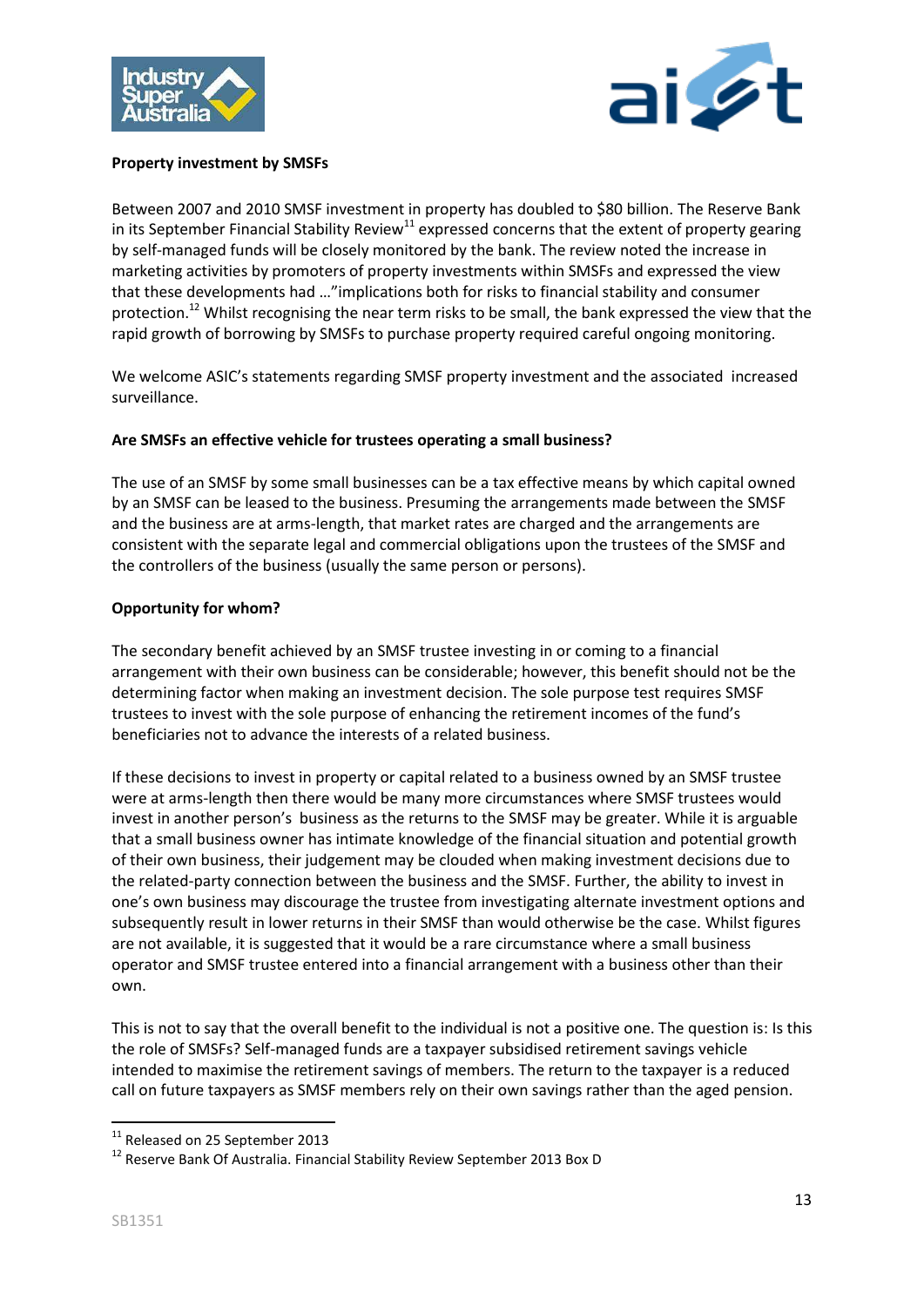



On average SMSF's invest approximately \$80 billion or 15.1% of assets in property. Commercial property makes up the bulk of this investment with \$58 billion or 11.7% of the \$495 billion SMSF asset pool.<sup>13</sup>

Changes to gearing to purchase property provide business owners with further options if they transfer a business asset to their SMSF.

#### <span id="page-13-0"></span>**The time commitment and skills needed to run an SMSF effectively**

We have concerns that the time commitment and skills required to run a SMSF are often not properly disclosed by service providers. It is reasonable that a clear understanding of the type and level of commitment is provided to clients. The implications of a lack of time and/or skills should be provided. This includes the potential failure of the fund to meet its legal obligations and the potential loss of concessional tax treatment.

It is reasonable to expect that trustees of the largest superannuation sector are fit and proper to ensure the fund is operated in a manner that meets minimum legal requirements and provides over the long-term an adequate retirement income to its members. In some circumstances it may be appropriate that an adviser suggest clients undertake further investigation by way of reading material or coursework prior to establishing an SMSF or indeed provide advice that they may not be in a position to undertake the duties of a SMSF trustee.

When estimating the cost of operating an SMSF, there is no dollar estimate of opportunity cost or costing of the significant time SMSF trustees are required to commit to the operations of the SMSF. We do not suggest that this time should be calculated when comparing the operating costs of SMSFs and APRA regulated funds, however, it is appropriate that this cost be highlighted when advice is provided.

#### <span id="page-13-1"></span>**The costs of managing an SMSF**

For many SMSF members the cost of managing their SMSF can be excessive and can have a dramatic impact on the SMSF's account balance. We agree that advisers must explain the costs associated with managing an SMSF, and also provide clients with an estimate of those costs. These costs should include, establishment, ongoing and windup costs.

We agree with the proposal outlined in Table 4 of the consultation paper that advisers should explain:

- a) set up costs $^{14}$ ;
- b) ongoing costs minimum requirements such as an annual audit and an allocation of any agreed costs by service providers , likely costs and an allocation for irregular costs;
- c) wind up costs;

<sup>&</sup>lt;sup>13</sup> Australian Taxation Office 2011, Self –managed superannuation funds: A statistical overview 2010-2011 <sup>14</sup> It is worth noting that the set up costs of a SMSF are deemed by the ATO not deductable under section 40-25 of the *Income Tax Assessment Act 1997.*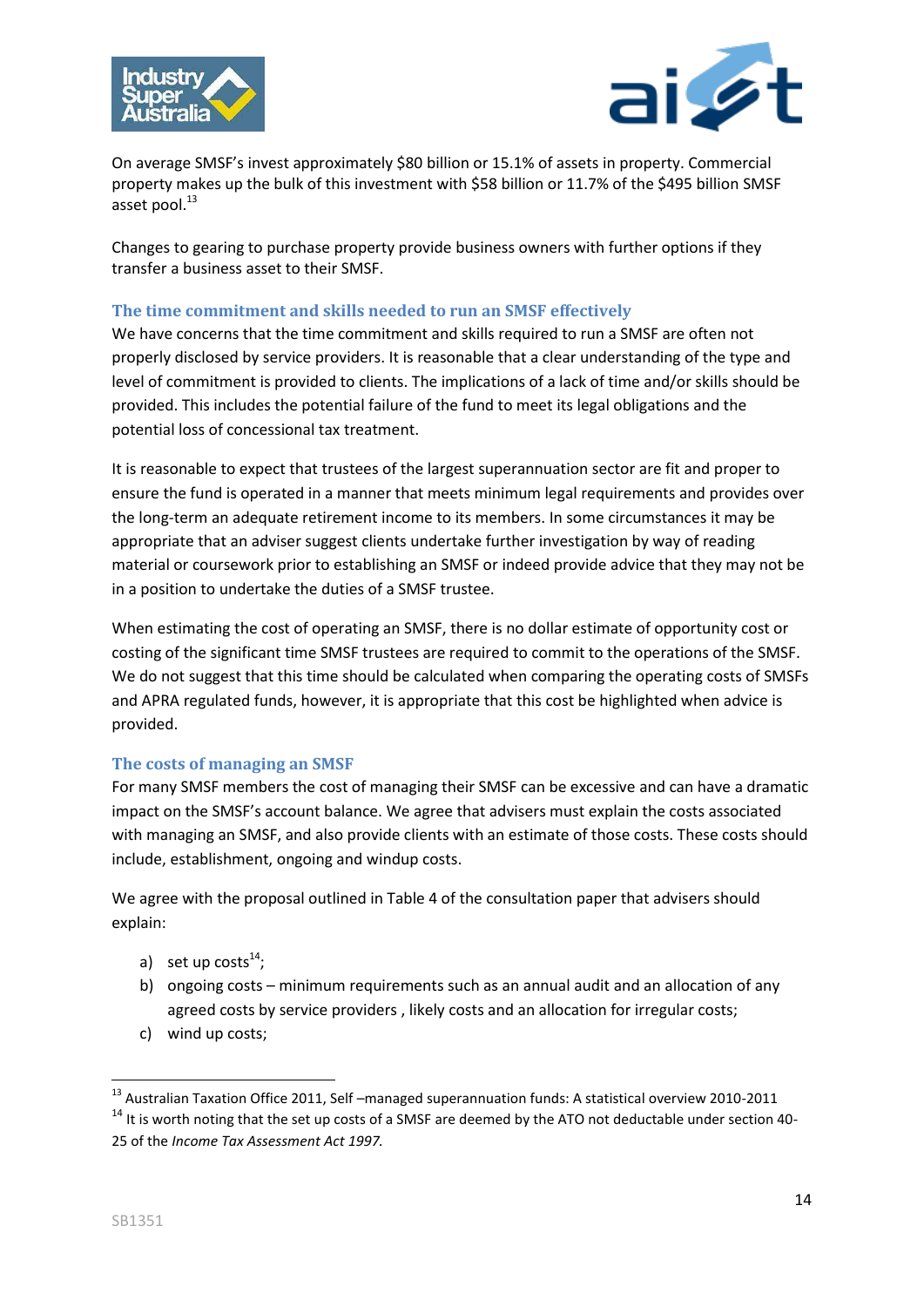



- d) an estimate of the point at which an SMSF will become cost effective when compared to an APRA regulated fund;
- e) the time cost associated with a trustee's role; and
- f) insurance costs.

#### **ATO cost estimates**

The ATO has undertaken their own estimate of average SMSF operating expense ratios by fund size using the SMSFs income tax return. The total operating expenses are then compared to the fund's average assets to get a ratio of expenses to assets.

#### **Table 1: Average operating expense ratios to assets by SMSF fund size 2011**

|      | \$1-\$50k | >\$50k-<br>\$100k | >\$100k-<br>\$200k | >\$200k-<br>\$500k | >\$500k-<br>\$1m | $>51m-$<br>\$2m | >52m  |
|------|-----------|-------------------|--------------------|--------------------|------------------|-----------------|-------|
| 2011 | 8.29%     | 4.02%             | 2.83%              | 1.37%              | 0.69%            | 0.41%           | 0.23% |

Source[: http://www.ato.gov.au/About-ATO/Research-and-statistics/In-detail/Super-statistics/SMSF/Self-managed-super](http://www.ato.gov.au/About-ATO/Research-and-statistics/In-detail/Super-statistics/SMSF/Self-managed-super-funds--A-statistical-overview-2010-11/?anchor=P2012-54963#P2012-54963)[funds--A-statistical-overview-2010-11/?anchor=P2012-54963#P2012-54963](http://www.ato.gov.au/About-ATO/Research-and-statistics/In-detail/Super-statistics/SMSF/Self-managed-super-funds--A-statistical-overview-2010-11/?anchor=P2012-54963#P2012-54963)

#### **Rice Warners' cost estimates**

Table 3 in the consultation paper provides a summary of Rice Warner's findings comparing the cost of SMSFs<sup>15</sup> with the cost of APRA regulated funds and is relevant to the proposed cost estimates to be provided by advisers outlined in d) above.

ISA and AIST believe that the cost estimates provided by Rice Warner underestimate the cost of establishing and maintaining a SMSF and overestimate the cost of APRA regulated funds, in particular not-for –profit funds. Of course, when undertaking modelling of costs it is appropriate that conservative assumptions be used to err on the side of caution.

The findings regarding comparative costs included in Table 3 of the consultation paper are not inconsistent with statements regarding potential SMSF minimum account balances made by government, regulators and others. To date the general consensus appears to be that a minimum SMSF account balance of \$200,000 is required before a SMSF can be cost effective.

The Rice Warner report suggests that SMSFs with balances of between \$100,000 and \$200,000 can be competitive with more expensive APRA–regulated funds if the trustees undertake the boarder investment and administration functions. In doing so there is no cost allocation for the service or significant time commitment required of trustees.

The Rice Warner analysis finds that the 11 per cent of SMSFs that have balances of \$100,000 or less are not competitive in comparison to APRA regulated funds and only SMSFs with \$500,000 or more can provide equivalent value to APRA-regulated funds on a full service basis.

<sup>&</sup>lt;sup>15</sup> Rice Warner Actuaries; Costs of Operating SMSFs ASIC May 2013.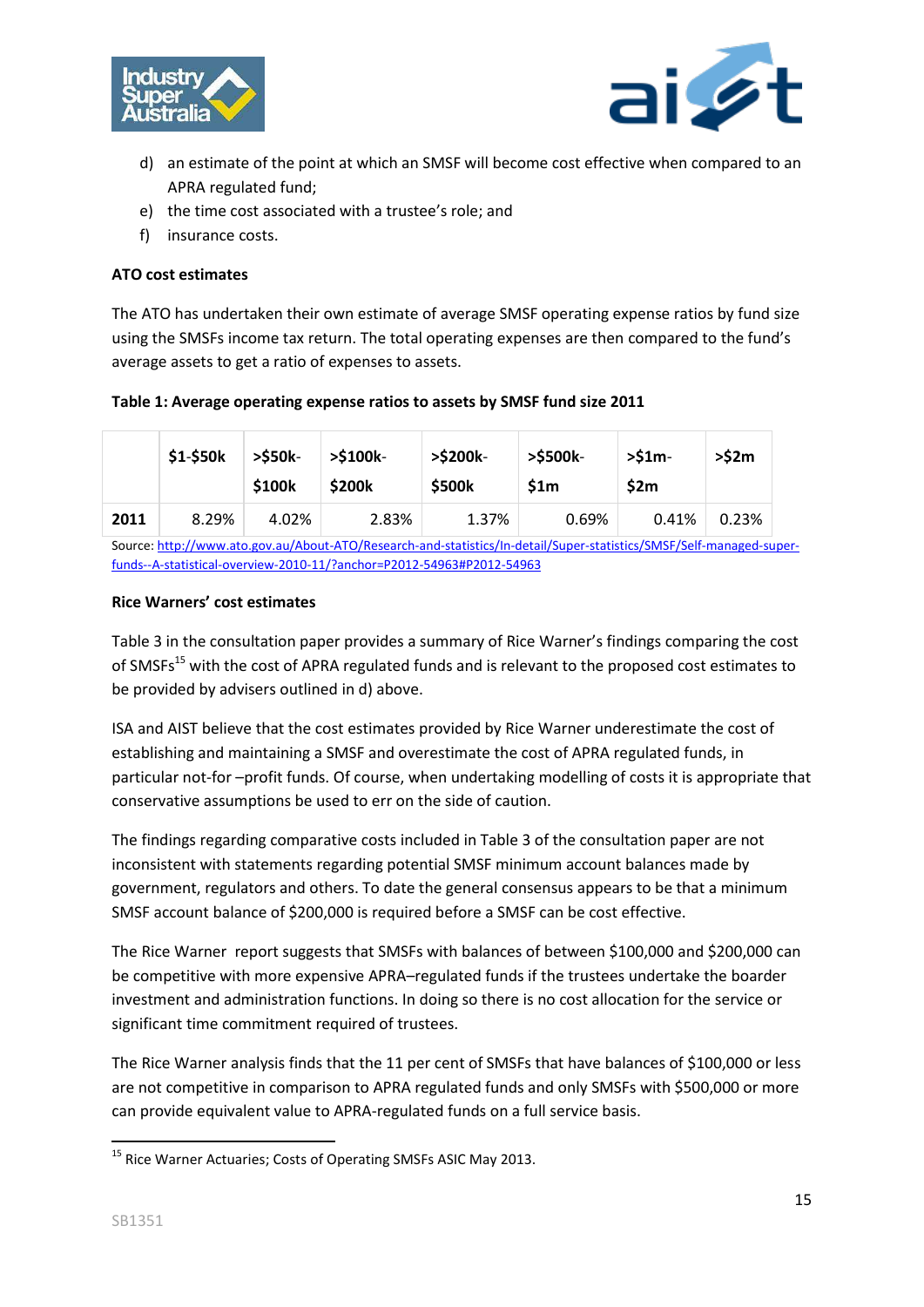



## <span id="page-15-0"></span>**New research into operating costs of SMSFs**

The as yet unpublished research by Arnold et al<sup>16</sup> is by far the most extensive research undertaken regarding SMSF costs as it uses actual costs reported by SMSFs based on an ATO dataset of more than 200,000 SMSF reports over the period 2008-2010 inclusive.

This research found that the mean reported expenses of the sample SMSFs over the period 2008- 2010 were 1.33 per cent of assets or \$7,299. The work confirms the advantages of scale with expenses of 14.03 per cent of assets or \$3,126 reported for the smallest fund decile, and 0.80 per cent of assets or \$19,253 for the largest fund decile.

An analysis of the new work finds that only the very largest SMSFs would be cheaper to operate than the most expensive accumulation industry superannuation funds. Table 2 uses the expenses data reported to the ATO by more than 200,000 SMSFs and clearly demonstrates that for the vast majority of funds SMSFs are an expensive retirement vehicle.

The regression analysis in Figure 2 shows a cost base is about \$2,600 plus about 70 bps when comparing series 1 data which excludes insurance premiums to provide an appropriate comparison with APRA regulated funds.

The analysis shows that the very smallest SMSFs (average size \$25,000; mostly invested in cash) are 'below the line' at an average cost of around \$1,800. They are still completely unviable at this cost level, and perhaps 15 times the cost of an equivalently sized industry fund.

Only the very largest SMSFs would be cheaper than the most expensive accumulation industry fund.

| <b>Decile</b>              | 1    | 2    | 3    | 4    | 5    | 6    | 7    | 8    | 9     | 10    | average | median |
|----------------------------|------|------|------|------|------|------|------|------|-------|-------|---------|--------|
| Assets (\$th)              | 25   | 79   | 131  | 191  | 265  | 357  | 481  | 672  | 1,013 | 2,500 | 599     | 311    |
| <b>Expenses (including</b> |      |      |      |      |      |      |      |      |       |       |         |        |
| insurance prems)           | 2258 | 3420 | 3509 | 4402 | 4838 | 6022 | 9576 | 8354 | 11297 | 19775 | 7287    | 5430   |
| Insurance                  | 425  | 564  | 720  | 823  | 793  | 962  | 914  | 1069 | 1210  | 1221  | 841     | 878    |
| <b>Expenses (less</b>      |      |      |      |      |      |      |      |      |       |       |         |        |
| insurance                  |      |      |      |      |      |      |      |      |       |       |         |        |
| premiums)                  | 1833 | 2857 | 2789 | 3579 | 4045 | 5060 | 8661 | 7285 | 10087 | 18555 | 6446    | 4553   |
| <b>MER</b>                 | 7.2% | 3.7% | 2.1% | 1.9% | 1.5% | 1.4% | 1.8% | 1.1% | 1.0%  | 0.8%  | 1.2%    | 1.5%   |
| Fixed cost (model)         | 2634 | 2634 | 2634 | 2634 | 2634 | 2634 | 2634 | 2634 | 2634  | 2634  | 2634    | 2634   |
| Variable cost              |      |      |      |      |      |      |      |      |       |       |         |        |
| (model)                    | 173  | 532  | 890  | 1302 | 1798 | 2423 | 3272 | 4545 | 6859  | 16601 | 3812    | 2110   |
| Total cost (model)         | 2807 | 3167 | 3525 | 3936 | 4432 | 5058 | 5906 | 7179 | 9493  | 19236 | 6446    | 4745   |

#### **Table 2. SMSF Expenses, by assets, 2010**

Source: ISA analysis based on data in Arnold. B, Bateman. H, Ferguson. A, Raftery. A, *The cost, asset allocation and investment performance of self-managed superannuation funds in Australia*.

**.** 

<sup>16</sup> Arnold. B, Bateman. H, Ferguson. A, Raftery. A, *The cost, asset allocation and investment performance of self-managed superannuation funds in Australia*. University of New South Wales Conference paper 2013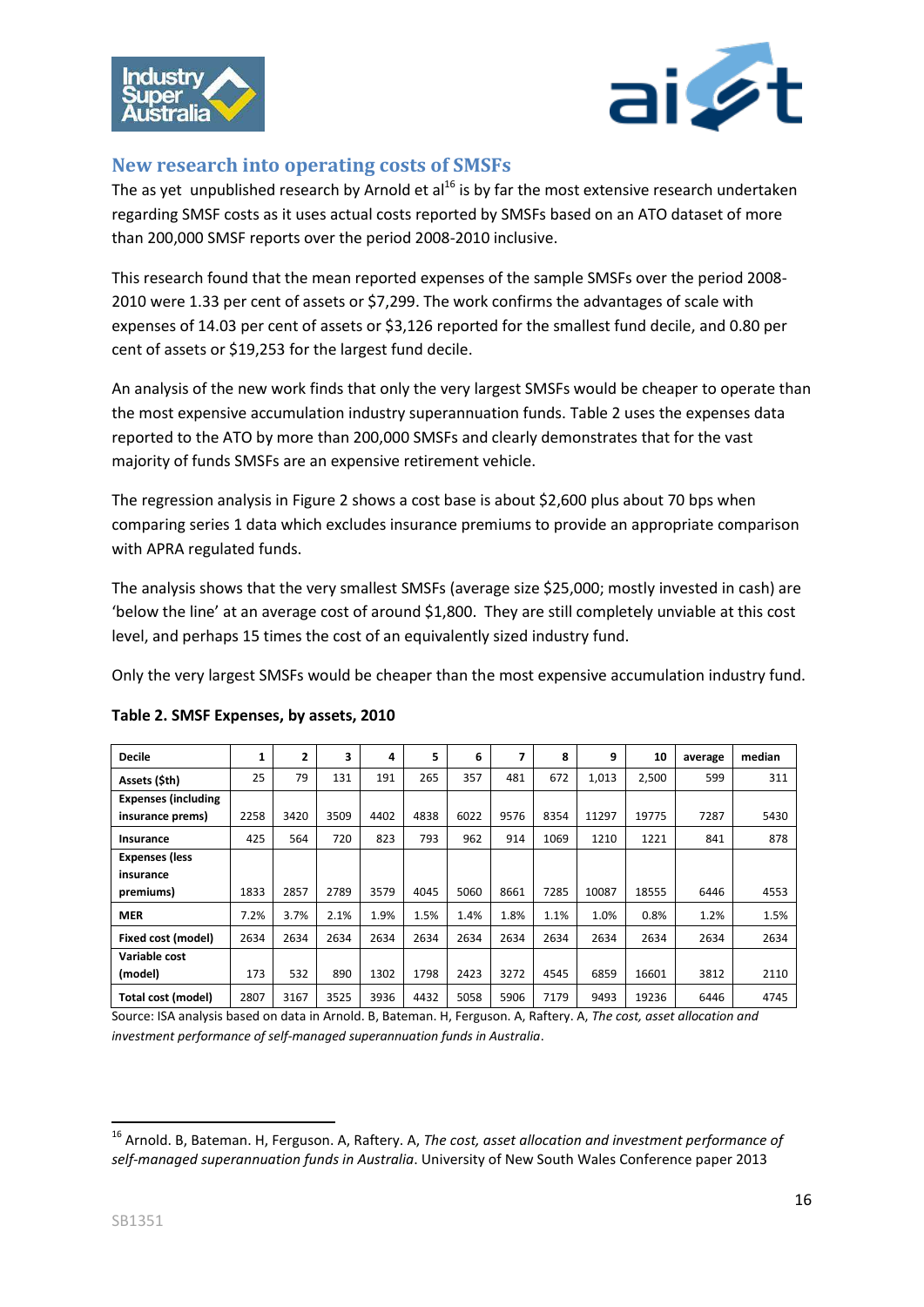





Source: Arnold. B, Bateman. H, Ferguson. A, Raftery. A, *The cost, asset allocation and investment performance of selfmanaged superannuation funds in Australia*.

**Figure 2. SMSF Expenses, by assets, 2010**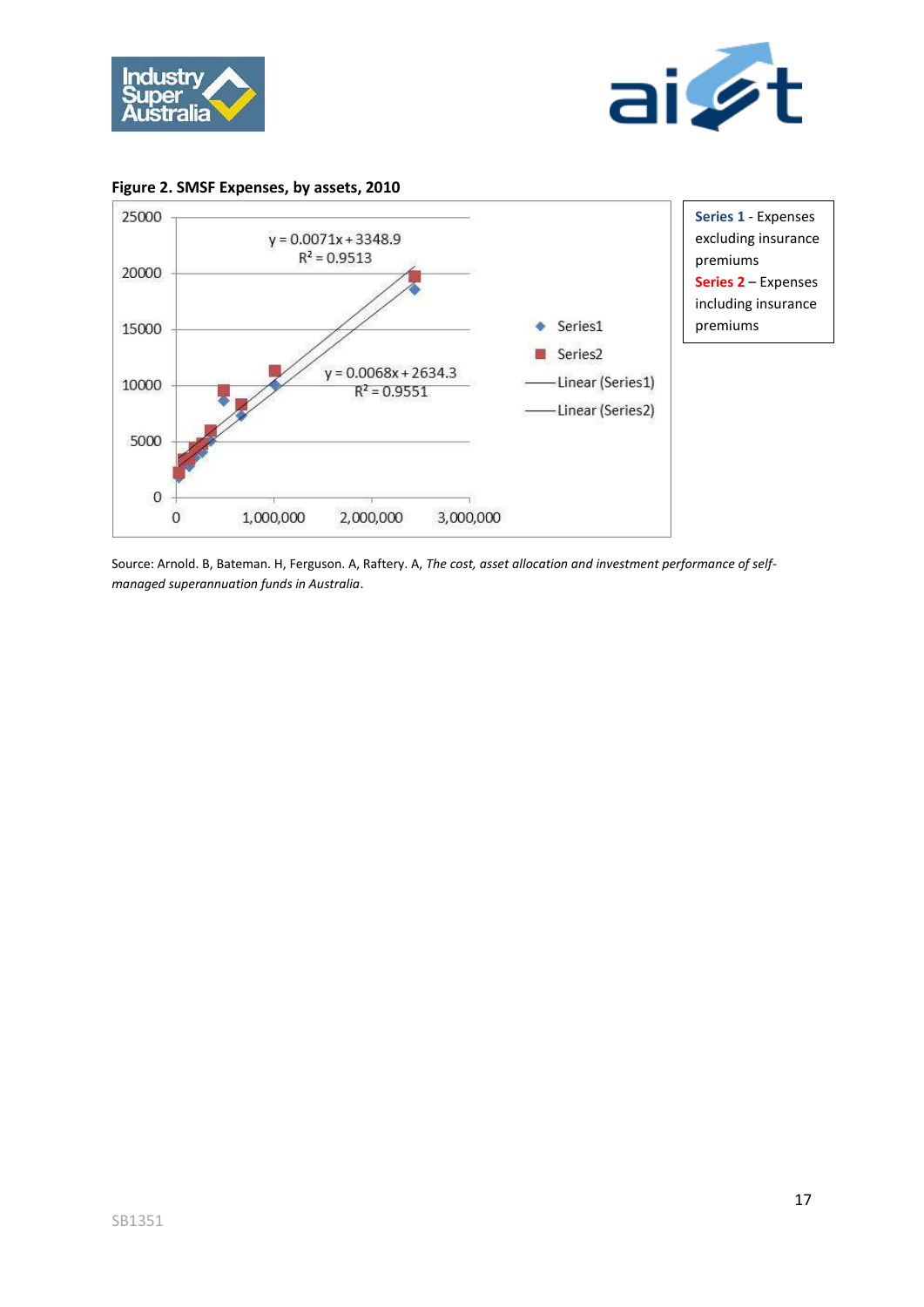





## **Figure 3: Comparison of operating costs by fund type and asset level 2010**

**Table 3: Comparison of operating costs by fund type and asset level 2010**

| Assets ('000s)       | 25  | 80  | 130 | 190 | 260 | 360 | 480 | 670  | 1010 | 2440 |
|----------------------|-----|-----|-----|-----|-----|-----|-----|------|------|------|
| <b>SMSF</b>          | 1.8 | 2.9 | 2.8 | 3.6 | 4.0 | 5.1 | 8.7 | 7.3  | 10.1 | 18.6 |
| Corporate            | 0.3 | 0.7 | 1.1 | 1.6 | 2.1 | 2.9 | 3.8 | 5.3  | 8.0  | 19.2 |
| <b>Public sector</b> | 0.2 | 0.7 | 1.1 | 1.6 | 2.2 | 3.0 | 4.0 | 5.6  | 8.4  | 20.3 |
| <b>Industry</b>      | 0.3 | 0.8 | 1.3 | 1.9 | 2.5 | 3.4 | 4.6 | 6.3  | 9.5  | 22.8 |
| <b>Retail</b>        | 0.5 | 1.4 | 2.3 | 3.3 | 4.6 | 6.1 | 8.2 | 11.4 | 17.1 | 41.4 |

Source: ISA analysis based on SuperRatings data. Average dollar and variable fees by sector applied to asset base.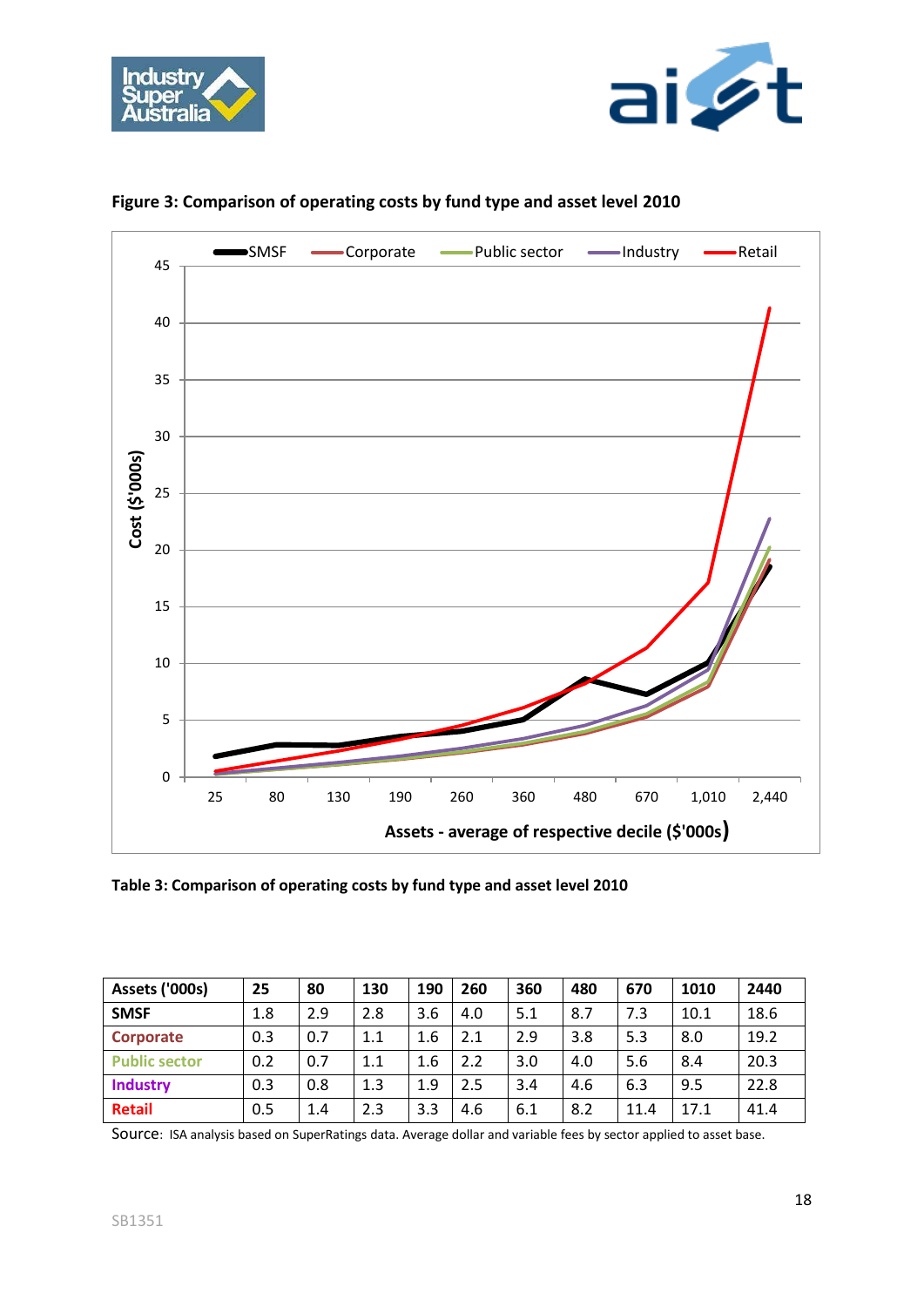



The data in Table 3 produces quite a different outcome than the Rice Warner data and we believe it is to be preferred as it uses actual reported costs and does so from an extensive database. The cost findings in the early deciles are not inconsistent with Rice Warner's findings but are inconsistent in the middle and high end deciles. The data shows that only at the 5<sup>th</sup> decile does a SMSF become cheaper to operate and only then when compared to a retail fund. It is not until the  $10<sup>th</sup>$  decile (averaging \$2.4 million) that an SMSF may become a cost effective option relative to not for profit funds..

#### <span id="page-18-0"></span>**The need to consider and develop an exit strategy and contingency planning for an SMSF**

Many SMSF trustees will over time decide that an SMSF is no longer meeting their needs or they are unable to continue to make the time commitment required of a responsible trustee. SMSFs are complex arrangements which tend to become more complex with maturity.

As of June 2013 more than 61 per cent of SMSF members were past preservation age<sup>17</sup> The age of SMSF members should be a key consideration for policy makers and those providing advice to existing SMSF members and those considering establishing an SMSF.

| Age ranges   | Male  | Female | <b>Total</b> |
|--------------|-------|--------|--------------|
| $25$         | 1.0%  | 1.0%   | 1.0%         |
| $25 - 34$    | 3.4%  | 3.3%   | 3.4%         |
| $35 - 44$    | 10.4% | 12.1%  | 11.2%        |
| $45 - 54$    | 21.6% | 24.2%  | 22.8%        |
| $55 - 64$    | 32.5% | 34.5%  | 33.5%        |
| >64          | 31.1% | 24.9%  | 28.1%        |
| <b>Total</b> | 100%  | 100%   | 100%         |
| All ages     | 52.6% | 47.4%  | 100%         |

#### **Table 3: Member demographic table – age ranges**

*Source: ATO This table contains an approximate age distribution of individuals who were members of SMSFs as at the end of June 2013. The data behind this table was extracted on 8 July 2013 and is an estimate based on Australian Business Register (ABR) data.*

 $17$  Preservation age is 55 for anyone born prior to the 1 July 1960.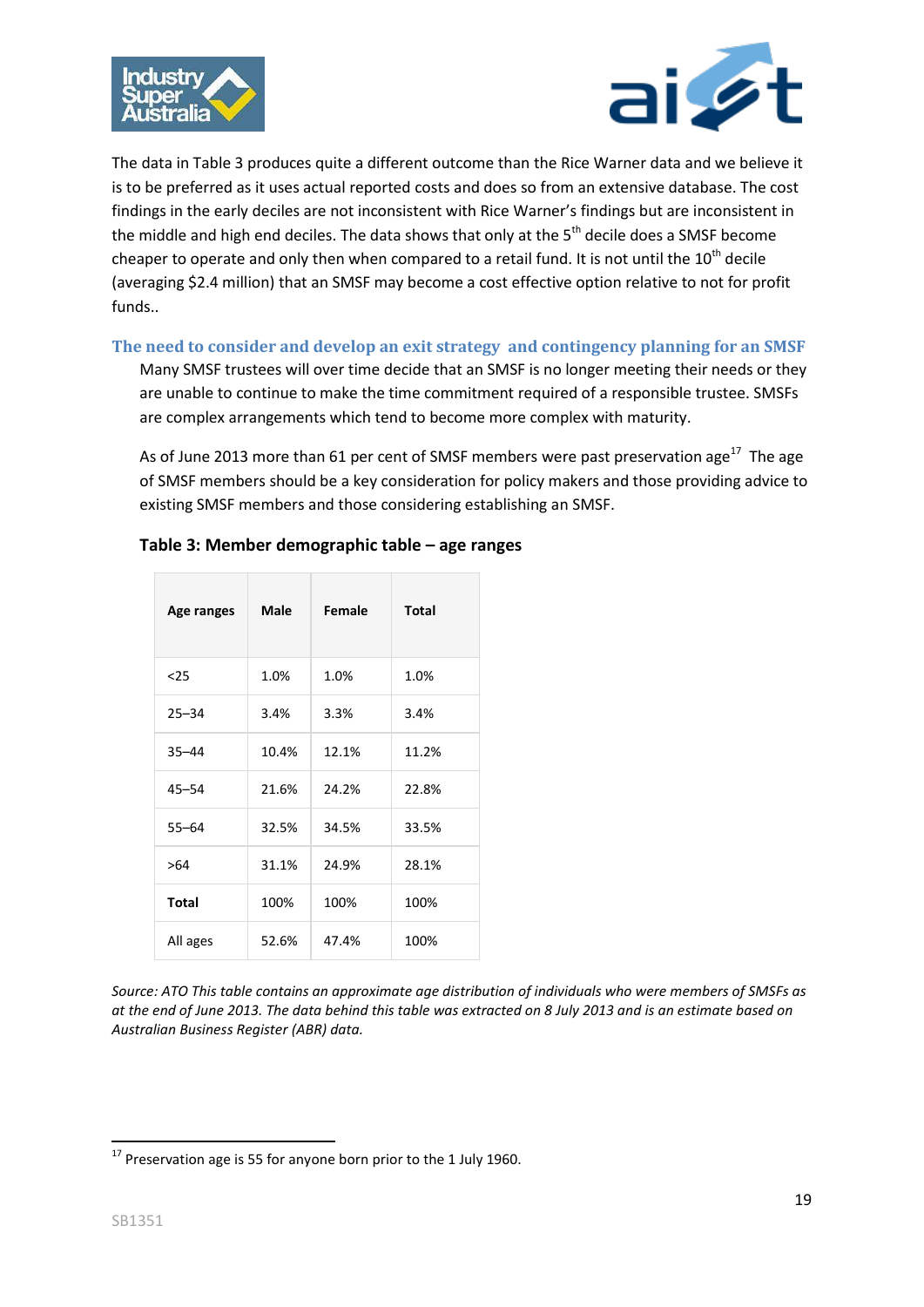



As the population ages financial decision making can become more difficult. Investment and other decisions can become more complex. SMSF trustees have the responsibility to manage their own funds and as they age there is a greater chance of cognitive disability, including Alzheimer's Disease and dementia. SMSF trustees are an older cohort and more likely to face cognitive decline , either directly or difficulties resulting from the illness of another fund trustee.

It is not uncommon for one SMSF fund member (usually male) who has undertaken the majority of the management of an SMSF to become ill and for the key trustee responsibilities to shift to another trustee (commonly the female spouse) who may not be prepared to undertake the tasks required. Hsu and Willis (2011, p1) reported that "as the financial decision maker's cognition declines, the management of finances is eventually turned over to his cognitively intact spouse, often well after difficulties handling money have already emerged. $^{18}$ 

It would be appropriate that when providing advice regarding the establishment of an SMSF that there be a recommendation that a contingency plan be put in place in the event that one or more members becomes incapable of fulfilling their responsibilities as a trustee. In addition there should be a requirement to disclose the cost and implications of a windup of the SMSF at a future point.

A recent study found that over half of those making poor financial judgements in a survey also reported cognitive dementia symptoms. The work found that:

"Further evidence is needed to explore the mechanisms needed to prompt a voluntary cognitive assessment and to take action to reduce the consequential financial risks, particularly for managers of self-managed superfunds…. Early advice may assist members of funds to make the best possible decisions before significant cognitive decline robs them of the opportunity."<sup>19</sup>

#### <span id="page-19-0"></span>**The laws and policies that affect SMSFs are subject to change**

It is the case that a change in laws may impact the relative attractiveness of different superannuation products. Disclosure that general law relating to superannuation may change is, we believe, of limited utility. However, we believe that it is appropriate that a where an advisor is of the view that a clients' decision to establish an SMSF is linked to a specific rule, law or tax concession, we believe that the adviser's duty to the client would only be properly fulfilled if a disclosure was provided that the relevant law may change. The form of the disclosure should be in writing.

**.** 

<sup>&</sup>lt;sup>18</sup> Hsu, Joanne W., and Robert Willis (2011) The implications of Alzheimer's Risk for Household Financial Decision-Making. Presented at the Conference on Health, Aging and Human Capital RAND, December 2-3, <https://irs-editprinceton.edu/sites/irs/files/uploads/documents/RevisedRobertWillis.pdf>

<sup>&</sup>lt;sup>19</sup> Earl, J., Gerrans, P., Asher A,.Woodside, J.: Cognitive Functioning and Financial Decision-making in Older Australians: Investigating the influence of cognitive decline on the quality of financial decision-making in older adults: The case of self-managed superannuation funds. Presented at University of New South Wales Colloquium of Superannuation Researchers on 26 June 2013.<http://ssm.com/abstract=2261105>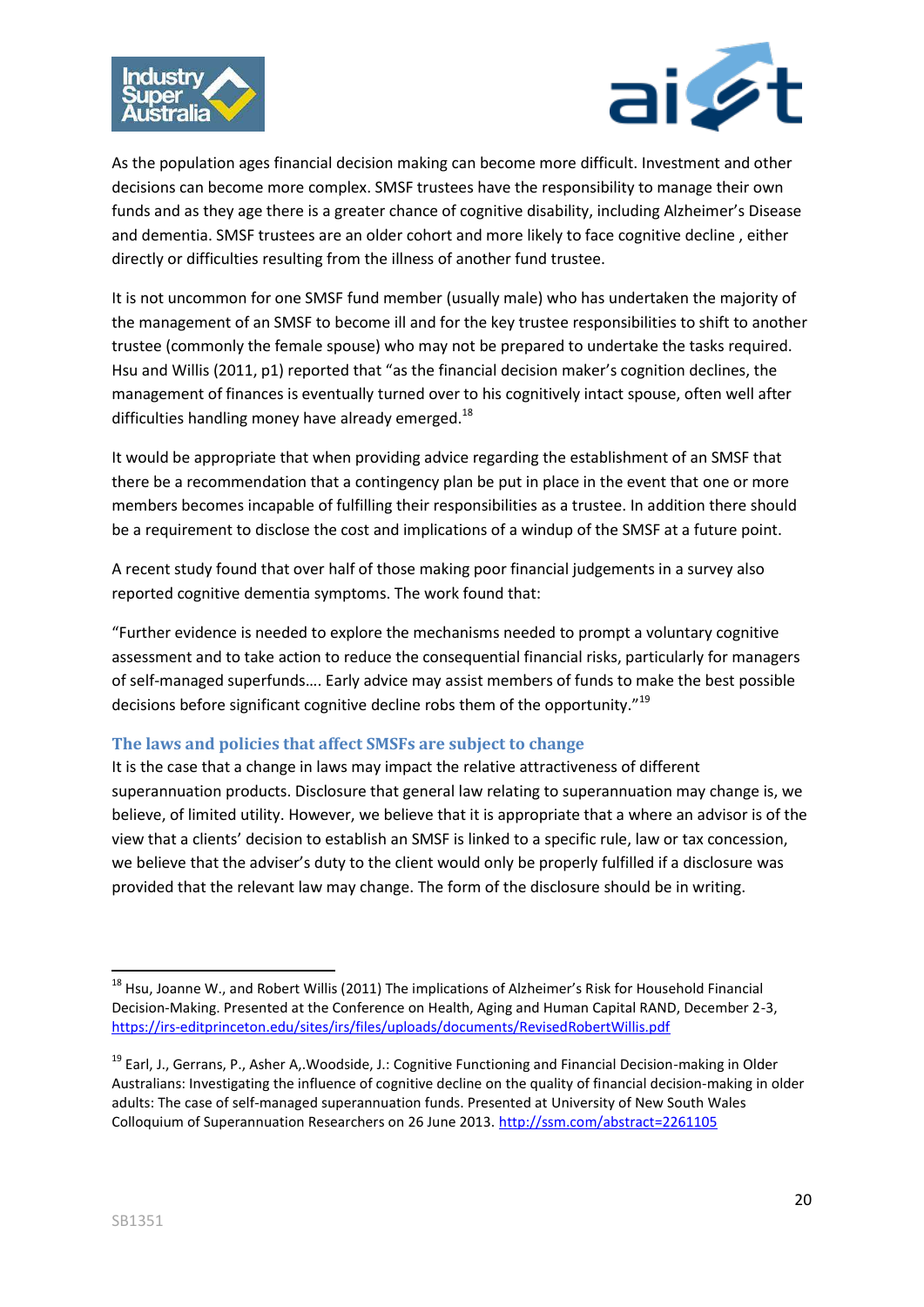



## <span id="page-20-0"></span>**Transition period**

We have no objection to the proposed transitional period. It is recognised that many advisers are currently proving disclosure and information consistent with that proposed in the consultation paper and many more will be encouraged by the consultation process to do so.

## <span id="page-20-1"></span>**Comments on Table 3 Summary of Rice Warner's findings comparing the cost of SMSFs with the cost of APRA regulated funds.**

The work undertaken by researchers at the University of New South Wales (UNSW) and the University of Technology, Sydney (UTS) is unprecedented in its scope and shows the real costs of SMSFs as reported by the trustees themselves to be greater than the Rice Warner estimates.

We recognise that the Rice Warner findings summarised in table 3 of the report are based on conservative assumptions and are guidelines. We believe further work is required in this area and it is highly likely that the SMSF balances required to provide equivalent value to APRA regulated funds will be considerably higher.

The research undertaken by the UNSW and UTS using actual SMSF costs is not consistent with the SMSF cost estimates contained in the consultation paper. The consultation paper suggests that for balance between \$250,000 and \$500,00 where trustees undertake some of the administration SMSFs and more generally for SMSF balances above \$500,000 SMSFs are a cost effective option. The research focusing on actual costs suggests this is not the case.

At Attachment 2 we replicate an ATO warning regarding the comparison of SMSF and APRA regulated fund data. The warning indicates that it is likely that some costs borne by SMSFs are likely to be underestimated or not included.

The work undertaken by Rice Warner regarding the establishment costs associated with SMSFs is not disputed and appears to be the only work of its kind.

## <span id="page-20-2"></span>**Conclusion**

We welcome the consultation paper and its proposal that advisers to SMSF trustees and potential SMSF trustees provide disclosure on a range of matters. Work by ASIC has shown that there is an unacceptably high level of poor advice being received by those contemplating the establishment of an SMSF with an advice review finding only one example of good advice.

The evidence is that too many people with small account balances have established an SMSF and that their costs to earnings ratio are unacceptably high, especially when compared to industry and other not-for-profit funds. In addition far too many SMSFs have what could only be described as a highly undiversified investment portfolio and a consequently high risk investment strategy with real property investment being a leading factor.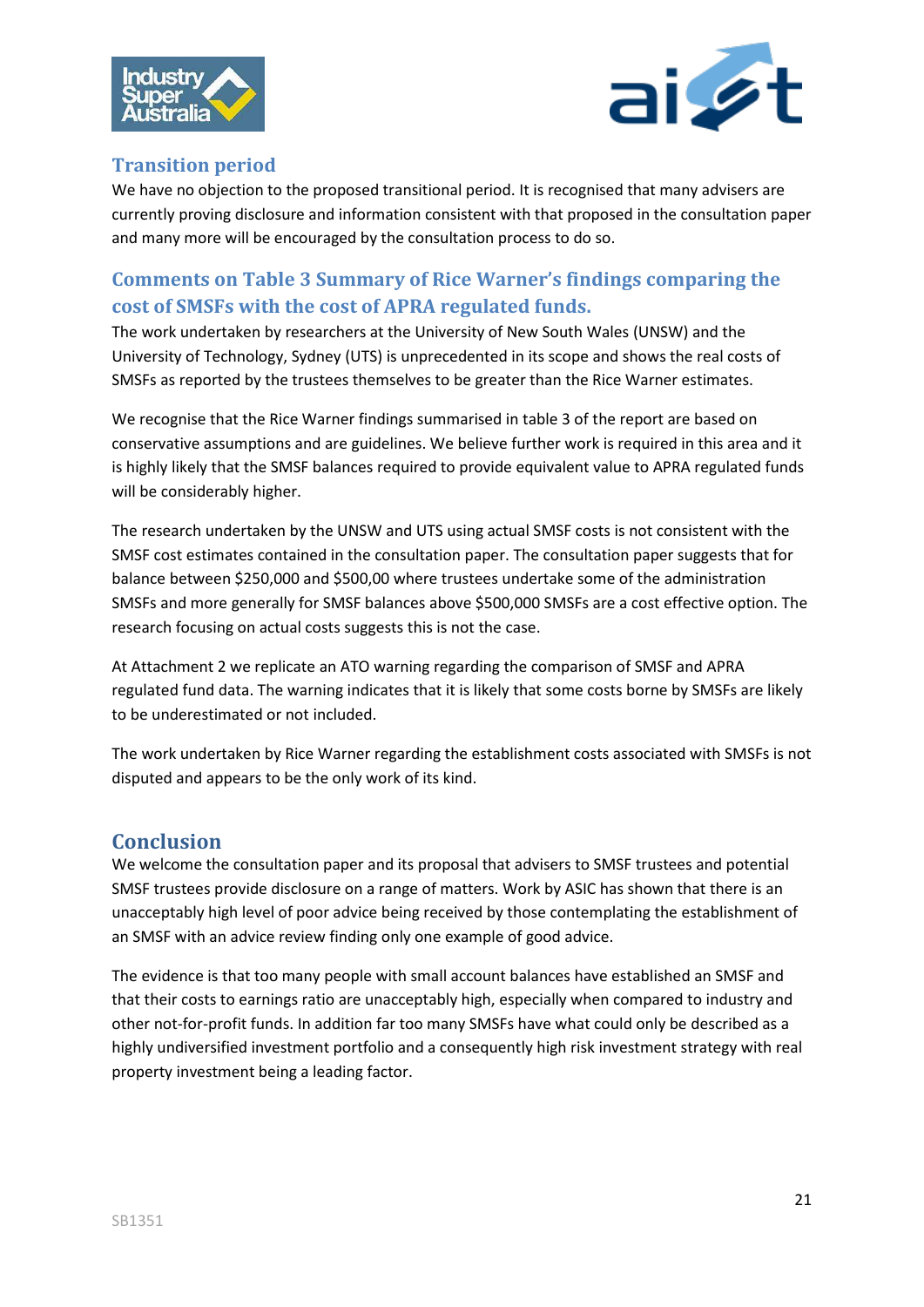



We concur that it is important that SMSF trustees develop and maintain an exit strategy. With more than 61 per cent of SMSF trustees over preservation age it is essential that these matters are front of mind when establishing or switching to a SMSF.

Unprecedented work from researchers at the University of New South Wales and Sydney University of Technology using reported expenses from more than 200,000 SMSFs over the period 2008-2010 has clearly shown that SMSF costs remain higher than industry and other not-for-profit funds at all points other than the largest SMSF account balances well in excess of \$1 million.

More informed work is required regarding SMSF cost estimates. ISA and AIST suggest that further industry consultation take place to ensure an appropriate cost estimate forms part of any future advice to potential SMSF trustees.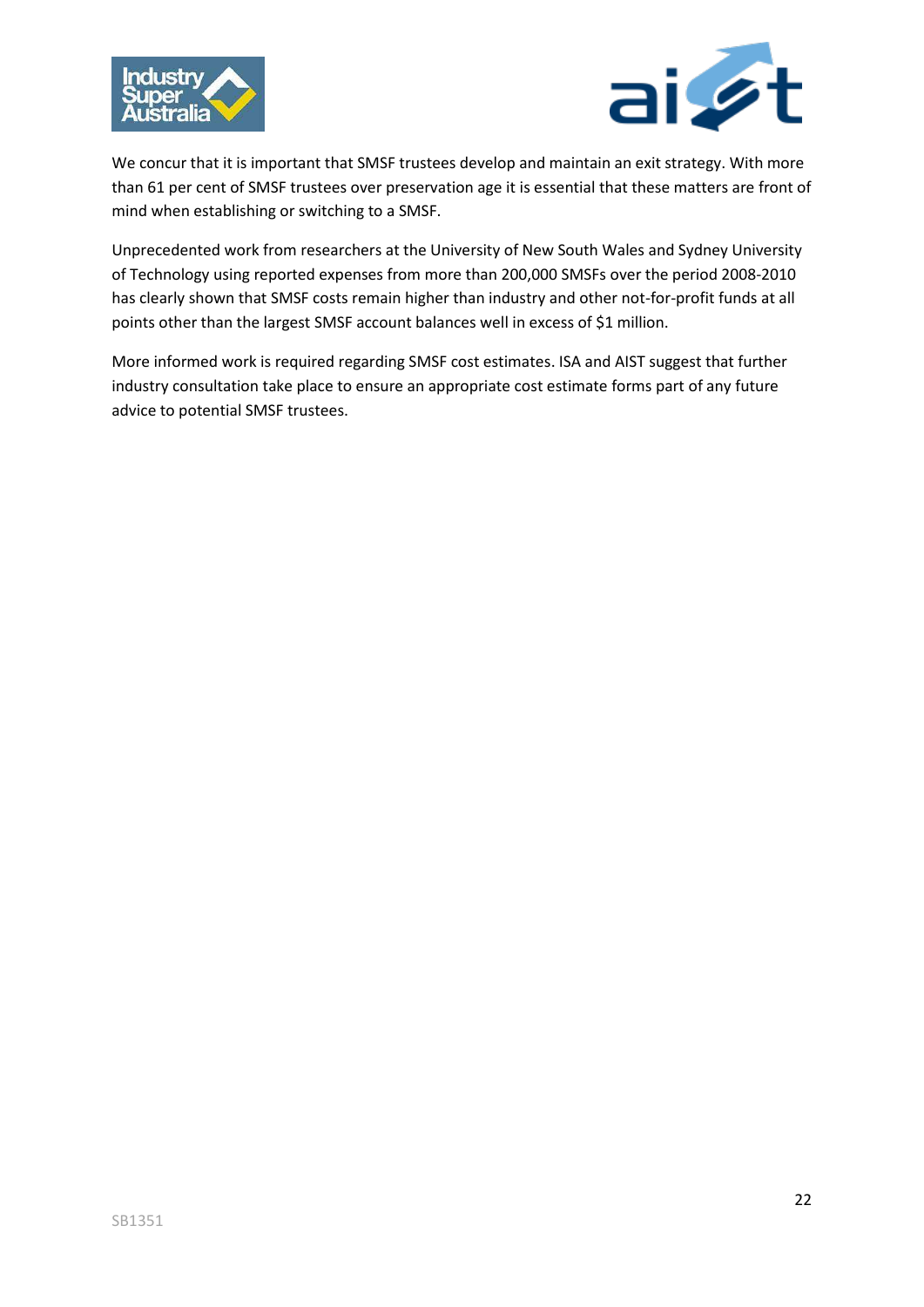



## <span id="page-22-0"></span>**Attachment 1**

## **ISA and AIST responses to consultation paper questions**

#### **Proposal B1 - Warning clients about lack of statutory compensation for SMSFs**

We propose to modify Pt 7.7 of the Corporations Act, by way of class order, to require AFS licensees and their authorised representatives who provide personal advice to clients on establishing or switching to an SMSF:

- (a) to warn clients that SMSFs do not have access to the compensation arrangements under Pt 23 of the SIS Act in the event of fraud or theft (see Table 1); and
- (b) to give clients the warning at the same time, and by the same means, as the advice is provided. If the advice is provided in an SOA, the warning can be given by including it in the SOA. If the advice is not provided in an SOA, we expect the warning to be recorded in the SOA when it is later given to clients.

| <b>B1Q1</b> | Do you agree with our proposed disclosure requirement in Table<br>1? If not, why not?                                                                                                                                                                                                                                                                                               | Yes.                                                                                                                                            |
|-------------|-------------------------------------------------------------------------------------------------------------------------------------------------------------------------------------------------------------------------------------------------------------------------------------------------------------------------------------------------------------------------------------|-------------------------------------------------------------------------------------------------------------------------------------------------|
| <b>B1Q2</b> | Do you think that the proposed warning will benefit clients who<br>are considering setting up or switching to an SMSF? If not, what<br>other warnings would help clients decide whether it is<br>appropriate in their circumstances to establish or switch to an<br>SMSF?                                                                                                           | The proposed warning will benefit<br>clients, particularly those that may<br>be under the misapprehension<br>that compensation is payable.      |
| <b>B1Q3</b> | Do you think the proposed warning should be given to clients in<br>a prescribed format? For example, should the warning be given<br>in a stand-alone document, or should it feature more prominently<br>in the SOA? If you do not think the warning should be given in a<br>prescribed format, please explain why.                                                                  | We believe the warning should be<br>provided in a prescribed format<br>and should be prominent in the<br>SOA.                                   |
| <b>B1Q4</b> | Do you think that clients should be asked to sign a document<br>acknowledging that they understand that SMSFs are not entitled<br>to receive compensation under the SIS Act? Are there any<br>alternatives to obtaining client acknowledgement that will help<br>to ensure that investors understand the lack of compensation<br>available to SMSFs? If so, please provide details. | We believe that clients should be<br>required to sign an<br>acknowledgement that SMSFs are<br>not entitled to compensation<br>under the SIS Act |
| <b>B1Q5</b> | Are our proposed disclosure requirements likely to result in<br>additional compliance costs for AFS licensees and their<br>authorised representatives? Please give details, including figures<br>and reasons.                                                                                                                                                                       | We don't see how this form of<br>disclosure would have anything<br>but the most negligible cost<br>associated with it.                          |
| <b>B1Q6</b> | Are there any practical problems with the implementation of this<br>proposal? Please give details.                                                                                                                                                                                                                                                                                  | We don't believe there are any<br>practical issues that would need to<br>be overcome.                                                           |

#### **Table 1: Specific response to B1 consultation paper questions**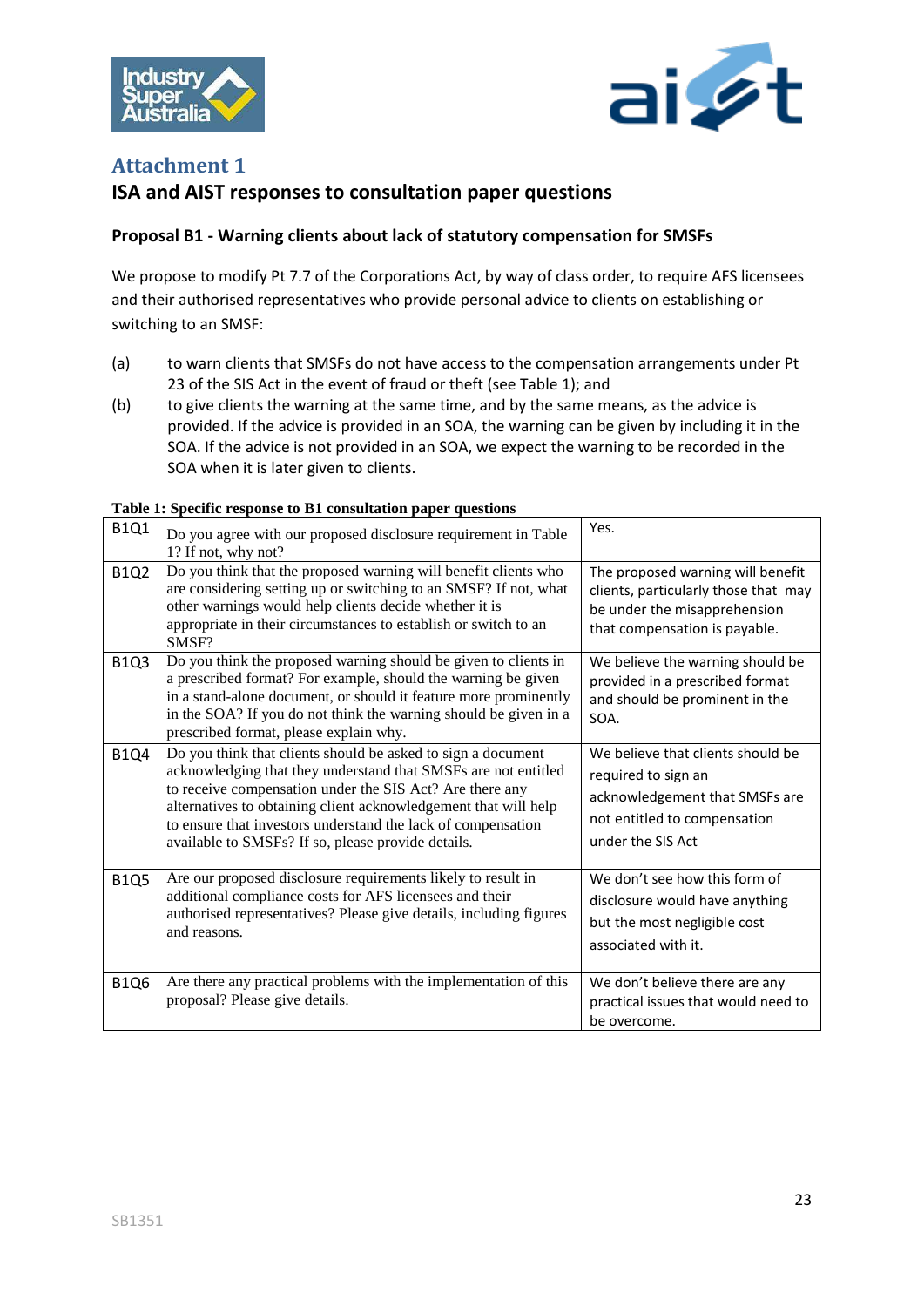



## <span id="page-23-0"></span>**Proposal B2 – Disclosure details in Table 2**

- We propose to modify Pt 7.7 of the Corporations Act, by way of class order, to require AFS licensees and their authorised representatives who provide personal advice to clients on establishing or switching to an SMSF:
- (a) to disclose to clients the matters set out in Table 2. The level of detail about a matter that is required is such as a client would reasonably require to decide whether it is appropriate in their circumstances to establish or switch to an SMSF; and
- (b) to give clients the disclosures at the same time, and by the same means, as the advice is provided. If the advice is provided in an SOA, the disclosures can be given by including them in the SOA. If the advice is not provided in an SOA, we expect the disclosures to be recorded in the SOA when it is later given to clients.

 $V_{\alpha}$ 

| B <sub>2</sub> Q <sub>1</sub> | Do you agree with our proposed disclosure requirements in<br>Table 2? If not, why not?                                                                                                                                                                                                                                                         | Yes                                                                                                                                                                                                                                                                     |
|-------------------------------|------------------------------------------------------------------------------------------------------------------------------------------------------------------------------------------------------------------------------------------------------------------------------------------------------------------------------------------------|-------------------------------------------------------------------------------------------------------------------------------------------------------------------------------------------------------------------------------------------------------------------------|
| <b>B2Q2</b>                   | Do you think the proposed disclosure requirements will benefit<br>clients who are considering setting up or switching to an<br>SMSF? If not, what other disclosures do you think would help<br>clients decide whether it is appropriate in their circumstances to<br>establish or switch to an SMSF?                                           | We do believe that the proposed<br>disclosure will be of assistance to<br>clients.                                                                                                                                                                                      |
| B <sub>2Q</sub> 3             | Do you think that the proposed disclosure requirements in Table<br>2 should be given to clients in a prescribed format? If not, why<br>not?                                                                                                                                                                                                    | ISA and AIST believe that the<br>form of disclosure is an important<br>consideration. A prescribed form<br>of disclosure would set a minimum<br>level of disclosure which could be<br>enhanced by the relevant advisor.                                                 |
| <b>B2Q4</b>                   | Do you think that clients should also be asked to sign a<br>document acknowledging the responsibilities and risks<br>associated with running an SMSF? Are there any alternatives to<br>obtaining client acknowledgement that will help to ensure that<br>clients understand the risks associated with SMSFs? If so,<br>please provide details. | We believe that future trustees<br>fully acknowledge the important<br>role they are about to undertake.<br>The process of signing is in itself<br>less important than the record of<br>acknowledgement from clients that<br>they are entering a serious<br>undertaking. |
| B <sub>2Q5</sub>              | Are our proposed disclosure requirements likely to result in<br>additional compliance costs for AFS licensees and their<br>authorised representatives? Please give details, including<br>figures and reasons.                                                                                                                                  | Any additional compliance costs<br>will be negligible and outweighed<br>by the benefits to both clients and<br>advisers.                                                                                                                                                |
| <b>B2Q6</b>                   | Are there any practical problems with the implementation of<br>this proposal? Please give details.                                                                                                                                                                                                                                             | None known                                                                                                                                                                                                                                                              |
| <b>B2Q7</b>                   | Do you think we should provide further guidance on the<br>disclosure obligations? If so, please provide details.                                                                                                                                                                                                                               | There may be some benefit in<br>providing guidance on SMSFs and<br>the sole purpose test. In particular<br>the interaction between a fund and<br>a related entity such as a business<br>owned by one or more of the<br>SMSF trustees.                                   |

# **Table 2: Specific response to B2 consultation paper questions**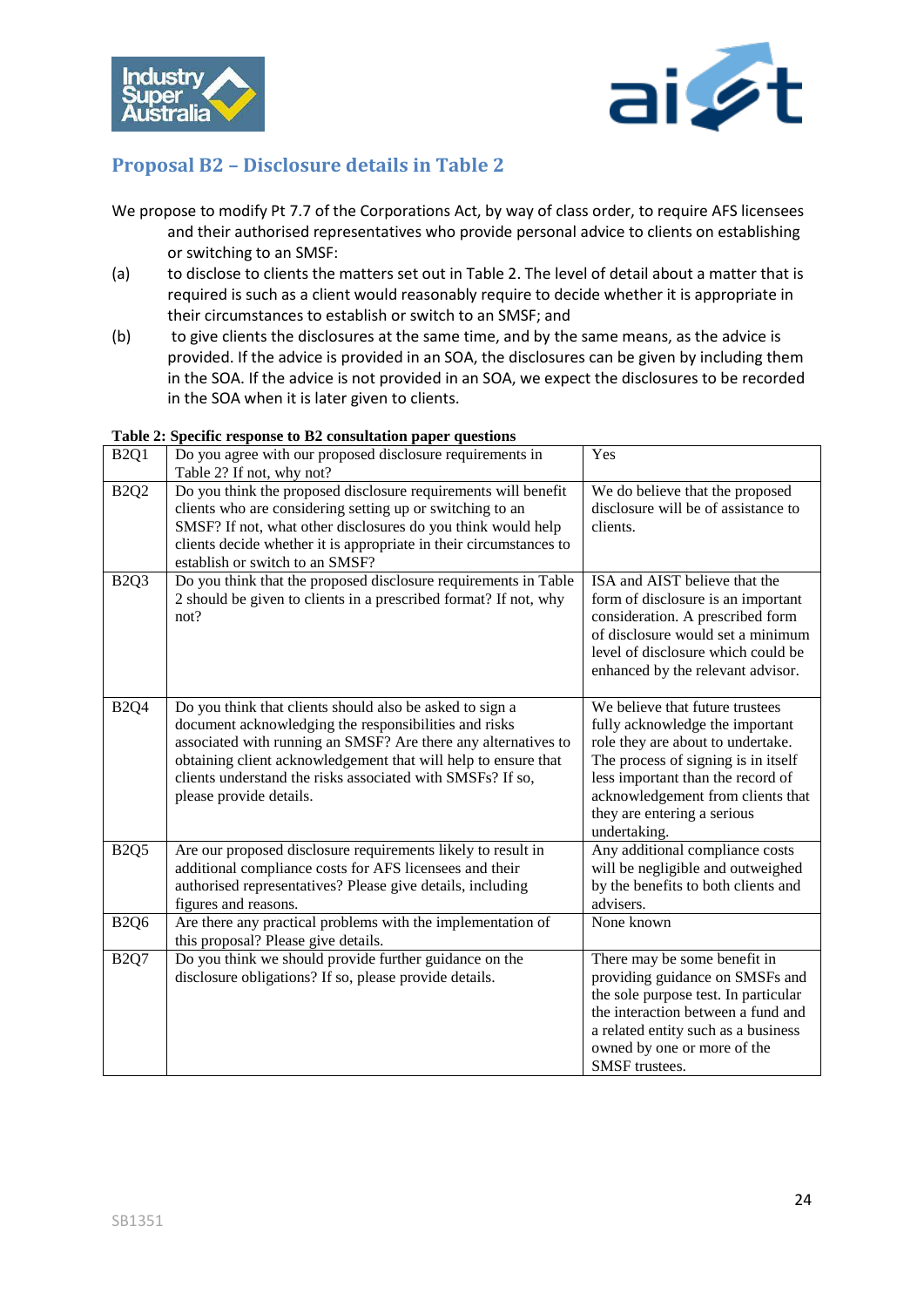



## <span id="page-24-0"></span>**Proposal B3 - Transition period**

We propose that an AFS licensee or its authorised representatives that provide personal advice to a client on establishing or switching to an SMSF should be required to make the disclosures in proposals B1 and B2 six months after we release our class order on the disclosure requirements.

#### **Table 3: Specific response to B3 consultation paper question**

| <b>B3Q1</b> | Do you agree with the proposed timeframe for the           | ISA and AIST believe that the         |
|-------------|------------------------------------------------------------|---------------------------------------|
|             | implementation of proposals B1 and B2? If you think that a | transitional period is sufficient and |
|             | transition period of longer or shorter than six months is  | adequately balances the interests of  |
|             | required, please explain why.                              | gatekeepers and clients               |
|             |                                                            | It is suggested that additional       |
|             |                                                            | transitional arrangements could be    |
|             |                                                            | provided on a case by case basis      |
|             |                                                            | with the onus on those requesting     |
|             |                                                            | any extension of the transitional     |
|             |                                                            | period to demonstrate why it is       |
|             |                                                            | required and why they were not        |
|             |                                                            | reasonably in a position to act       |
|             |                                                            | earlier.                              |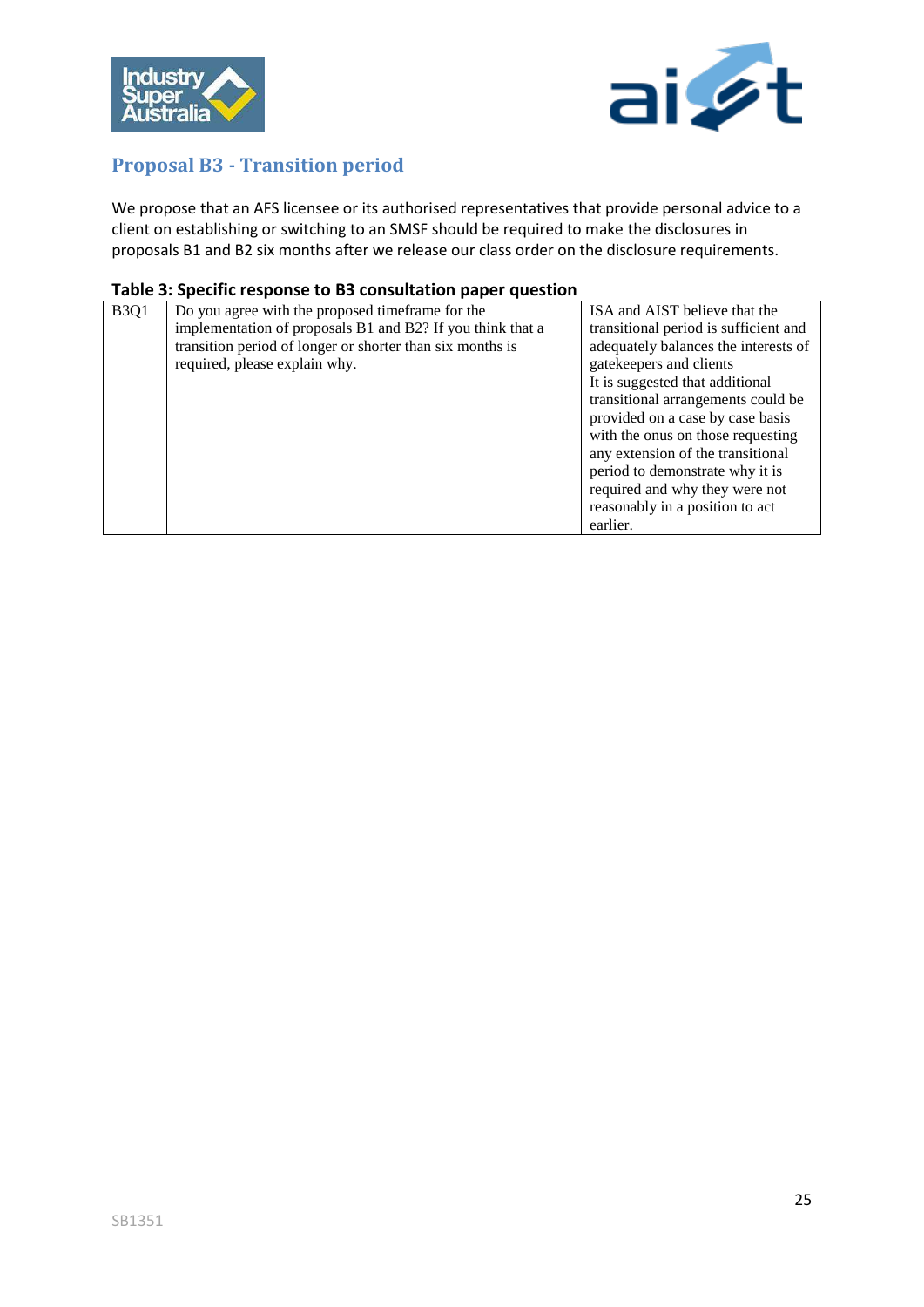



## <span id="page-25-0"></span>**Proposal C1 - Guidance on costs**

We propose to provide guidance that, when giving advice to clients on establishing or switching to an SMSF, advisers must consider and be able to show that they have informed clients of each of the SMSF cost issues set out in Table 4.

Our proposed guidance will take into account Rice Warner's findings and the feedback received in response to it.

| C1Q1 | $\sim$ presence is pointed to 2 i comparation puper qu<br>Do you agree with Rice Warner's findings? In particular, do you<br>agree with: (a) the way that Rice Warner has described SMSF<br>costs in its report? If not, why not?<br>(b) Rice Warner's analysis about the points at which an SMSF<br>becomes cost-effective compared with an APRA-regulated fund?<br>If not, why not?                                                                                                                                                                                                                                                                                                                                                                                                                                                                                                                                                              | The submissions above deal with<br>this question in detail. We have<br>reservations regarding the Rice<br>Warner cost estimates and the<br>manner in which they have been<br>described and findings as to cost<br>and the points at which a SMSF<br>becomes cost effective.<br>Actual reported costs of a large<br>sample group are to be preferred to<br>conservative cost estimates.                                                                                                                                                                                                                                                                                                                                                                                                                                                                                                                                                          |
|------|----------------------------------------------------------------------------------------------------------------------------------------------------------------------------------------------------------------------------------------------------------------------------------------------------------------------------------------------------------------------------------------------------------------------------------------------------------------------------------------------------------------------------------------------------------------------------------------------------------------------------------------------------------------------------------------------------------------------------------------------------------------------------------------------------------------------------------------------------------------------------------------------------------------------------------------------------|-------------------------------------------------------------------------------------------------------------------------------------------------------------------------------------------------------------------------------------------------------------------------------------------------------------------------------------------------------------------------------------------------------------------------------------------------------------------------------------------------------------------------------------------------------------------------------------------------------------------------------------------------------------------------------------------------------------------------------------------------------------------------------------------------------------------------------------------------------------------------------------------------------------------------------------------------|
| C1Q2 | Do you agree that we should provide guidance on the costs<br>associated with setting up, managing and winding up an SMSF?<br>If not, why not? If yes:<br>(a) what are the costs associated with setting up, running and<br>winding up an SMSF?<br>(b) is insurance purchased through an SMSF cost-effective<br>compared with insurance through an APRA-regulated fund? If<br>not, why not?<br>(c) do you think we should provide actual dollar costs (or a range<br>of dollar costs) for the following SMSF costs? If not, why not?<br>(i) the costs associated with setting up, running and winding up<br>an SMSF;<br>(ii) the time cost associated with managing an SMSF;<br>(iii) the cost of an SMSF not having access to compensation<br>under the SIS Act; and<br>(iv) the cost of obtaining insurance; and<br>(d) what are the costs or benefits of SMSF structures compared<br>with other superannuation vehicles? Please provide details. | ISA and AIST do believe that cost<br>guidance should be provided.<br>(a) These will vary but a range<br>not inconsistent with Rice<br>Warner's estimates is<br>appropriate. Wind up costs<br>may be much higher where<br>complex tax arrangements are<br>in place and related entities<br>lease capital or property from<br>the SMSF;<br>(b) Insurance purchased via a<br>SMSF is unlikely to be as cost<br>effective as large group<br>insurance purchased by APRA<br>regulated funds;<br>(c) We prefer a range of dollar<br>costs associated with a range<br>of SMSF sizes. This should<br>include a more helpful<br>breakdown that the proposed<br>small, medium and large<br>SMSF size groupings. We<br>propose a minimum of 8 cost<br>groupings.<br>The costs of time and lack of<br>compensation will vary<br>significantly depending on<br>circumstances and should be<br>mentioned as an important factor<br>that has a monetary value. |

#### **Table 4: Specific response to B4 consultation paper questions**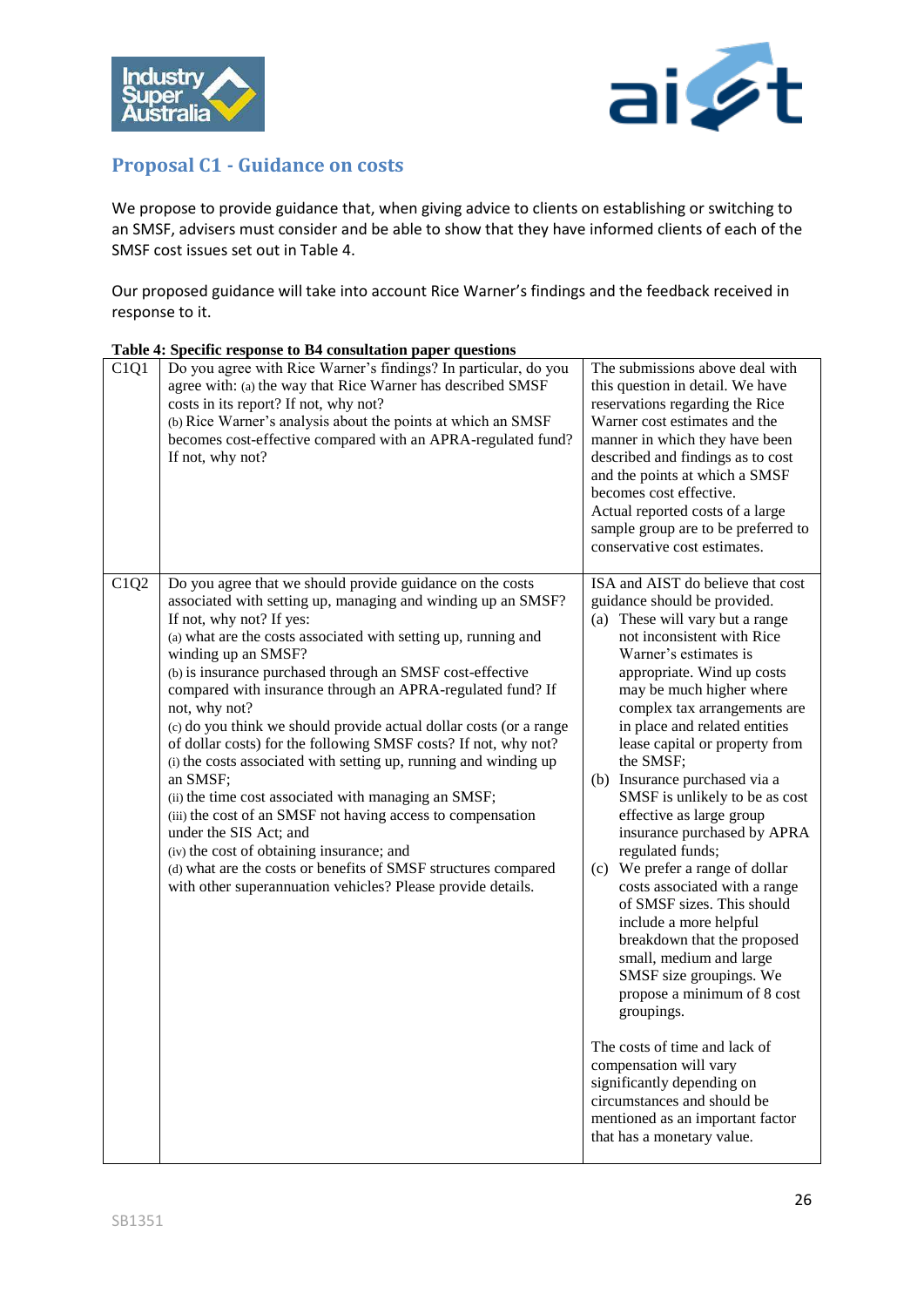



| C1Q3 | Should advisers be required to consider and inform clients of the<br>costs in Table 4 before establishing an SMSF? If not, why not? | We do not believe advisors would<br>be meeting their best interests test<br>if they did not consider and inform<br>clients of the costs contained in |
|------|-------------------------------------------------------------------------------------------------------------------------------------|------------------------------------------------------------------------------------------------------------------------------------------------------|
|      |                                                                                                                                     | Table 4.                                                                                                                                             |
| C1Q4 | Are there any other SMSF costs that need to be disclosed to                                                                         | Legal costs, especially were                                                                                                                         |
|      | clients? If so, should they be disclosed in actual dollar costs (or a                                                               | complex arrangements are entered                                                                                                                     |
|      | range of costs)? Please provide details.                                                                                            | into. A range linked to fund size                                                                                                                    |
|      |                                                                                                                                     | would be appropriate.                                                                                                                                |
| C1Q5 | Do you think that any other disclosures about the costs of setting                                                                  | N <sub>0</sub>                                                                                                                                       |
|      | up, running and winding up an SMSF need to be made to clients                                                                       |                                                                                                                                                      |
|      | before establishing an SMSF? If not, why not?                                                                                       |                                                                                                                                                      |
| C1Q6 | Is our proposed guidance likely to result in additional                                                                             | Yes, but they should be minimal                                                                                                                      |
|      | compliance costs for advisers? Please give details, including                                                                       | with the costs being outweighed by                                                                                                                   |
|      | figures and reasons.                                                                                                                | the benefits.                                                                                                                                        |
| C1Q7 | Are there any practical problems with the implementation of this                                                                    | None known.                                                                                                                                          |
|      | proposal? Please give details.                                                                                                      |                                                                                                                                                      |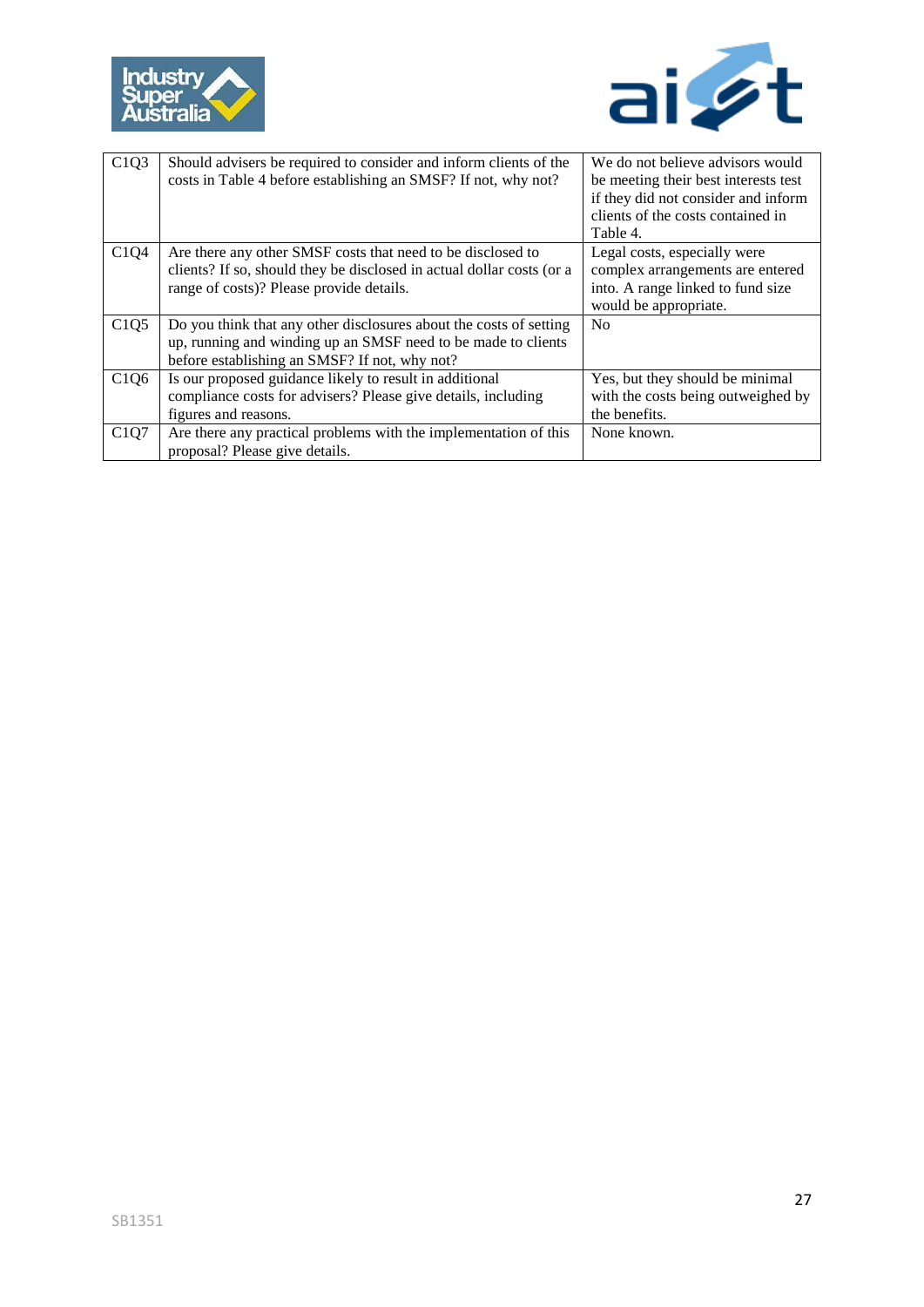



## <span id="page-27-0"></span>**Attachment 2 Data Issues**

The following is taken from the ATO's website<sup>20</sup> where the ATO cautions that there are data limitations and differences in methodologies that impact the analysis of SMSFs and any comparison of SMSFs with non-SMSF sectors. In general the ATO cautions that SMSF costs may be under reported due to:

- o **Valuation and accounting practices** might lead to incorrect calculations of ROA. In particular, APRAregulated funds must report assets at market value, while SMSFs are only required to do so under certain circumstances. That said, anecdotal evidence suggests that market value reporting is becoming more common for SMSFs - particularly for those funds investing substantially in listed shares, managed funds and cash assets.
- o **Treatment of tax** might differ between APRA regulated funds and many SMSFs. APRA-regulated funds generally make full provision for income taxes on an accruals basis, as do many SMSFs. However, again, SMSFs are not required to do so and many do not (in which case, tax is effectively treated on a cash basis).
- o **Pension funds exemption from income tax on investment earnings** will mean pensions funds have higher after tax returns than an identically invested accumulation fund. Given that SMSFs have a proportionately higher number of member accounts in the pension phase, there is potential for the ROA of the whole SMSF population to be overstated.
- o **Under or overstated costs** as cost amounts for SMSFs are determined based on amounts included in the SMSF annual return (that is deductible expenses) rather than the actual expenditure on fund costs. For example, such costs could include
- **Life insurance and related cover**, if only a portion of the premium is deductible depending on the type of insurance cover.
- **Opportunity costs** as the cost of a trustee's time and effort in operating the SMSF are not captured. These costs are more likely to be reflected in APRA-regulated funds.
- **Costs incurred in pension phase SMSFs**, if only a part of an SMSF's total expenditure is tax deductible (because the fund is not entitled to a deduction for expenses incurred in deriving exempt income). Relying exclusively on tax deductible expenses to identify operating costs might understate the costs of pension phase SMSFs by up to 100% (for an SMSF entirely in pension phase).
- **Invisible costs** potentially arise when assets are held through an external investment structure, such as a trust or managed investment scheme, rather than directly. Under these circumstances, fees charged by the investment structure will be expensed within the structure and only the net return remitted to the SMSF via distributions. This will not undermine the ROA calculation (because whether the expenses are incurred directly or in another vehicle, the net return to the SMSF is identical). However, the fees charged by the investment structure will not be taken into account in operating expense calculations because the calculations only capture expenses actually occurring within the SMSF. This can occur in both SMSFs and APRA-regulated funds.
- **Advice costs**, how (and whether) advice is received and paid for also affects comparisons.
- o **Establishment costs**, which are incurred by SMSF members, but due to their capital nature are not deductible or able to be amortised over a defined life.
- o **Management expense ratios (MER) of public offer funds,** there are a number of other membership features in a public offer super fund that make its published MER figures not directly comparable with the operating expense ratio of an SMSF (such as contribution fees, buy/sell spreads, insurance premiums and exit fees) but this is outside the scope of this publication.

**.** 

<sup>&</sup>lt;sup>20</sup> [http://www.ato.gov.au/About-ATO/Research-and-statistics/In-detail/Super-statistics/SMSF/Self-managed](http://www.ato.gov.au/About-ATO/Research-and-statistics/In-detail/Super-statistics/SMSF/Self-managed-super-funds--A-statistical-overview-2010-11/?default=&page=55)[super-funds--A-statistical-overview-2010-11/?default=&page=55](http://www.ato.gov.au/About-ATO/Research-and-statistics/In-detail/Super-statistics/SMSF/Self-managed-super-funds--A-statistical-overview-2010-11/?default=&page=55)